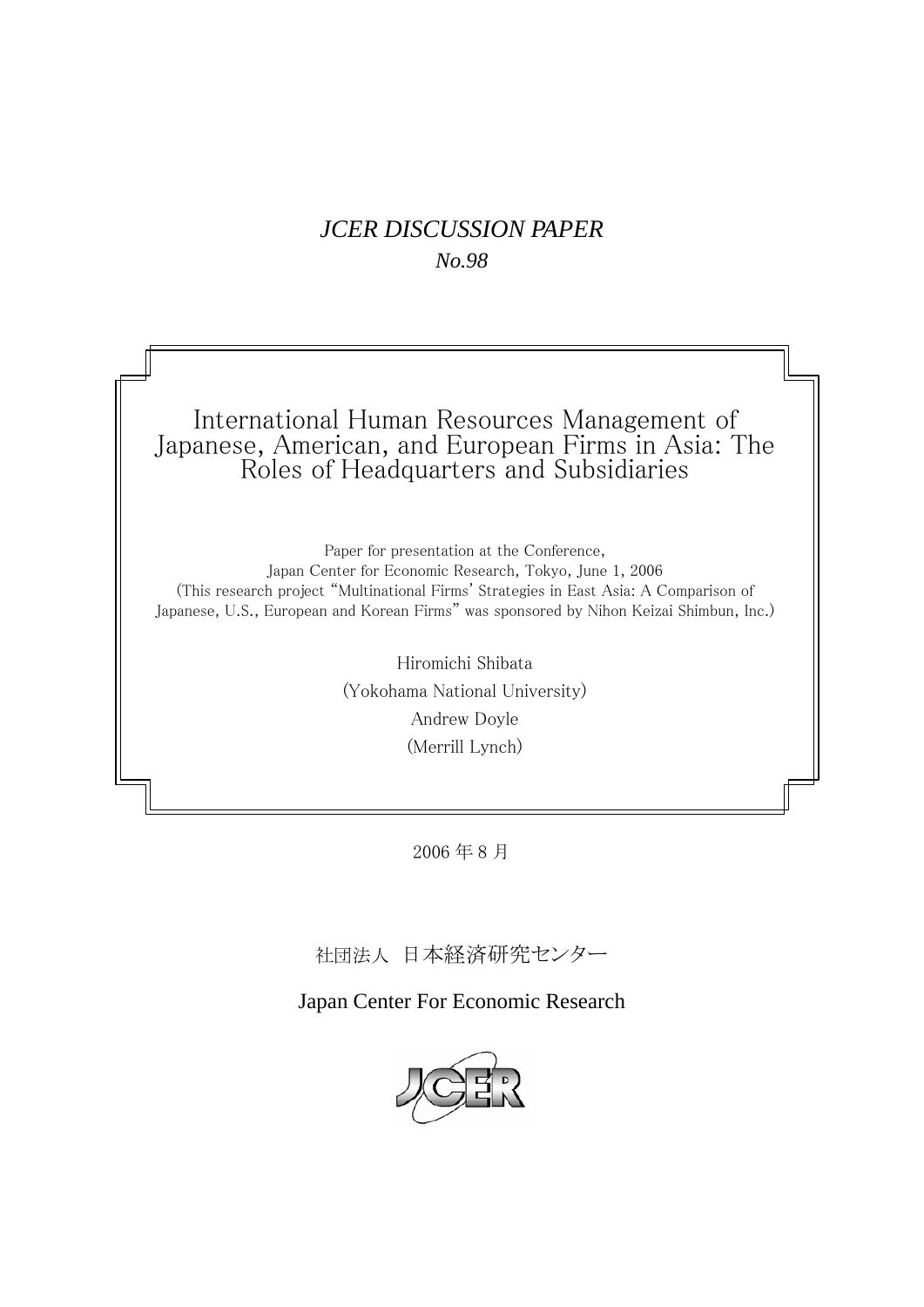## International Human Resources Management of Japanese, American, and European

## Firms in Asia: The Roles of Headquarters and Subsidiaries

#### Hiromichi Shibata Professor Faculty of Business Administration Yokohama National University

## Andrew Doyle First Vice President Head of Global Private Client Rewards & Information Services Merrill Lynch

May 14, 2006

### Acknowledgments

This research has received funding support from the Japan Center for Economic Research. We wish to thank the people with whom we conducted interviews.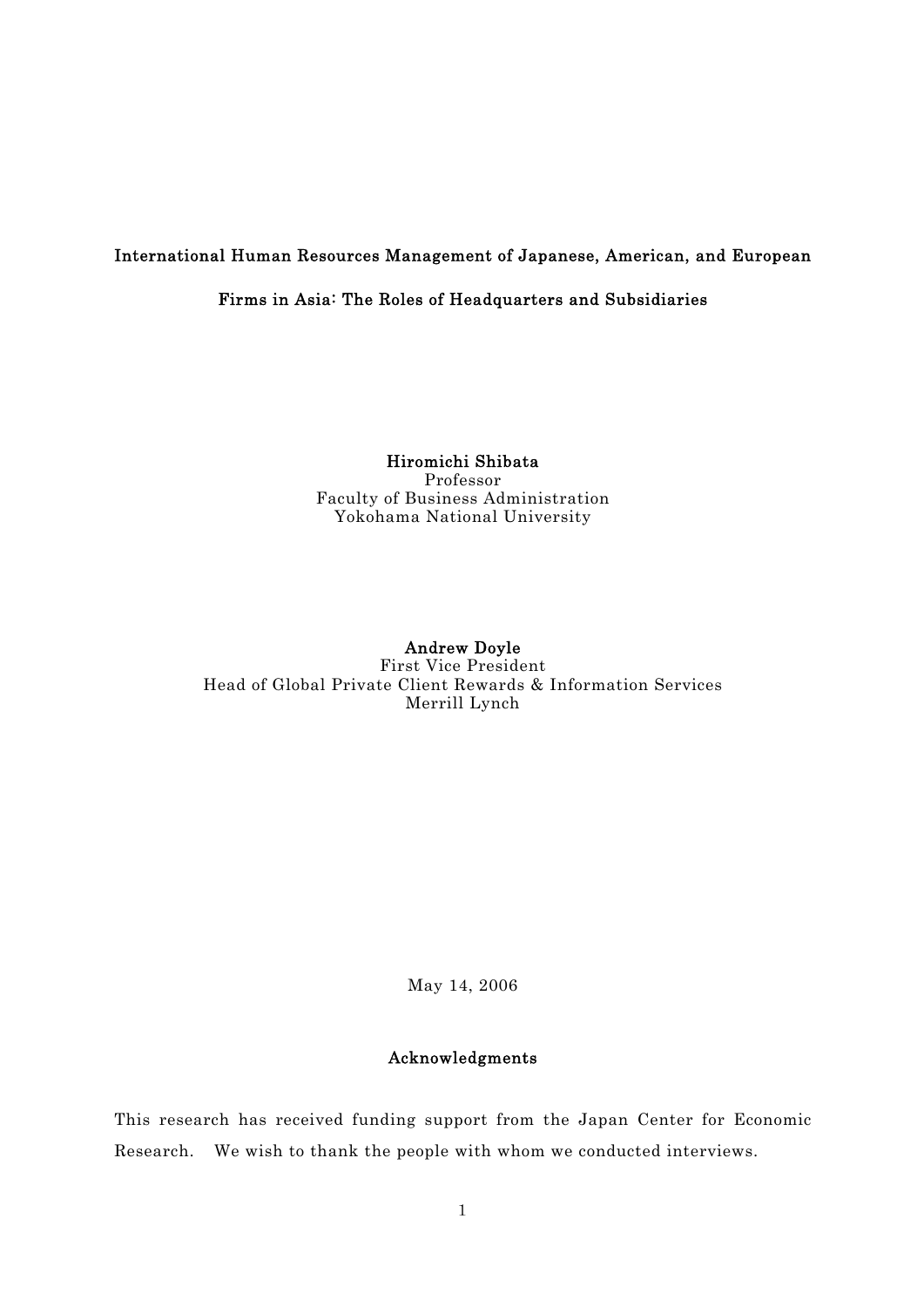# International Human Resources Management of Japanese, American, and European Firms in Asia: The Roles of Headquarters and Subsidiaries

#### Abstract

The main role of the headquarters international human resources departments/business units of seven Japanese firms we researched is to manage the Japanese expatriates at their subsidiaries in Asia; they have little involvement with the management of local employees. The headquarters international human resources departments/business units at five researched American firms tend to maintain strong company value/mission that drives use of their performance appraisal/promotion systems for employees worldwide. In addition, the headquarters human resources departments/business units of the American firms tend to supervise senior-level managers regardless of their nationalities. Although two researched European firms manage senior-level managers worldwide, their international human resources management systems are not as rigid as those of American firms.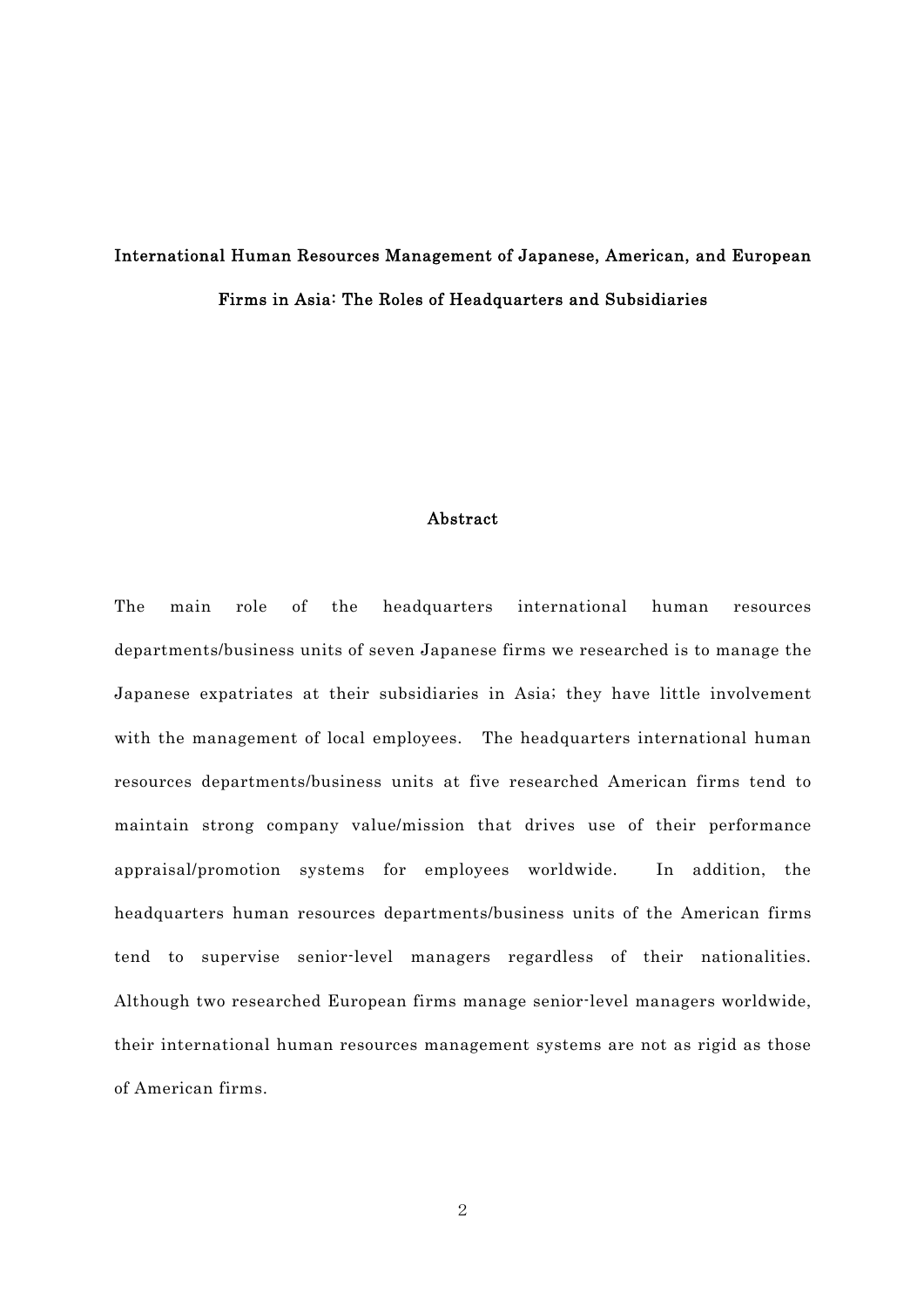The principle objective of this paper is to examine the relationships between the headquarters/business units of Japanese firms and their subsidiaries in Asia, in terms of international human resources (HR) management, and those of American and European firms.

 The transfer overseas of management systems can be viewed typically in three forms: cultural (Hofstede, 1980; Trompenaars, 1993), institutional (Edwards and Kuruvilla, 2005; Ferner and Quintanilla, 2002) and strategic choice analyses(Bloom and Milkovich, 1999). The transfer of Japanese management systems has inspired many researchers, including Abo (ed.) (1994), Itagaki (ed.) (1997), and Boyer et al. (eds) (1998). Much of the research indicates that Japanese human resources management systems, characterized by concepts like long-time employment systems, cooperative industrial relations, and skill formation systems, have not been completely transferred outside of Japan, especially in North America (Doeringer, Evans-Klock, and Terkla, 1998; Kenny and Florida, 1993 and 1995; Kenny and Tanaka, 2003; Milkman, 1991). Adler (1995) and Adler, Glodoftas, and Levine (1998) stress that transplants of Toyota in the United States have firmly introduced its lean production system. Yet, human resources management systems and industrial relations at the transplants are hybrid of the Japanese and American systems. Japanese human resources management systems have also failed to be transferred fully to their operations in the Philippines (Amante, 1995), Malaysia (Wilkinson et al., 2001), and China (Taylor, 2001). According to Bae, Chen, and Lawler (1998), because Japanese firms are highly sensitive to local practices in Korea and Taiwan, it is difficult for the Japanese firms to fully transfer their Japanese human resources management systems to these countries. Skill formation systems, especially those of integrated skills with troubleshooting, have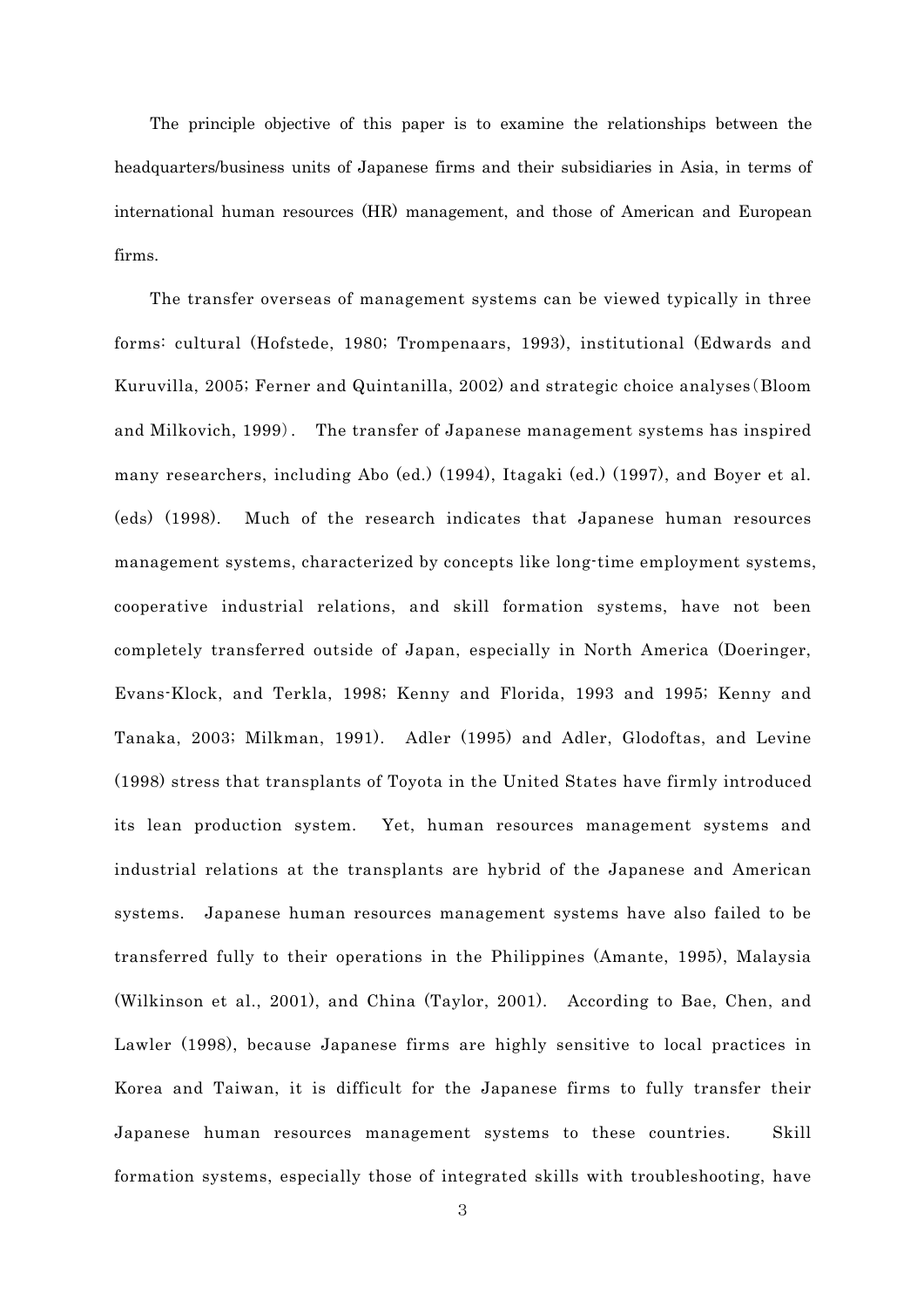not been implemented in the United States and Asia (Koike and Inoki, 1987; Shibata, 2001 and 2006).

 Regarding the roles of headquarters human resources departments, Aoki (1988) compared the power "centralization" of human resources management departments in Japanese firms with the power "decentralization" in human resources management departments in Western firms. Jacoby (2004) theorizes that the headquarters human resources management departments in Japanese firms maintain strong and broad power. In contrast, he believes that the headquarters human resources management departments of American firms play weak roles; that daily decision-making responsibility shifts from headquarters to business units and their line manages. Jacoby (2004) concludes that much more diversity in the approach to human resources management is found in American firms than in Japanese firms. Human resources management systems of Japanese firms are partially moving from organization-oriented to market-oriented systems, while human resources management systems of American firms are more transforming to market-oriented systems. The gap between the Japanese and American systems has been widening. Yet, in terms of international human resources management systems, previous research did not clarify relationships between headquarters/business units of Japanese and American firms and their subsidiaries.

 In this paper, we examine international human resources management systems, i.e. relationships between the headquarters and business units of Japanese, American, and European firms and their subsidiaries in Asia. What are roles of headquarters international human resources departments/business units of the firms? How do the headquarters human resources departments of the firms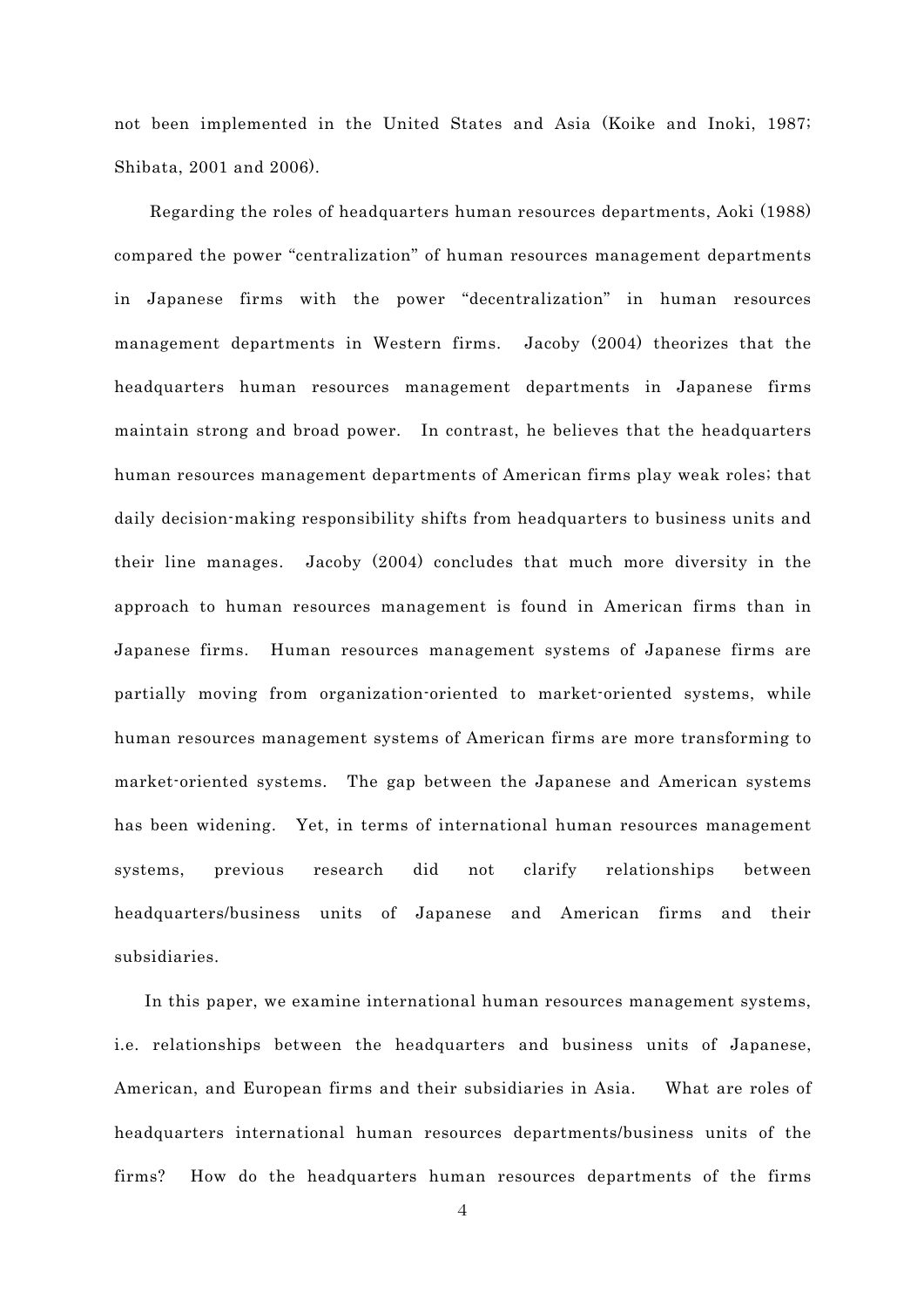manage their employees worldwide? What are the strong and weak points of the international human resources management systems of Japanese firms? How are the systems of Japanese firms changing? One of the main focuses of our research is performance appraisal systems, which play a crucial role in human resources management system.

#### Overview of Researched Firms and Subsidiaries

 We researched seven Japanese firms (six manufacturing firms and one non-manufacturing firm) and their six subsidiaries (three manufacturing subsidiaries, two non-manufacturing subsidiaries, and one regional headquarter) in Asia, five American firms (two manufacturing firms, two non-manufacturing firms, and one conglomerate firm) and their five subsidiaries (two manufacturing subsidiaries, two non-manufacturing subsidiaries, and one regional headquarter) in Japan, and two European manufacturing firms and their two non-manufacturing subsidiaries in Japan.<sup>1</sup> All of the firms we researched are large and leading firms of their particular industry. The Japanese subsidiaries that were researched are located in the Philippines, Thailand, Taiwan, and Hong Kong. Capital ownership by the headquarters company varied from forty-nine percent to one hundred percent for the Japanese subsidiaries. The headquarters of the American and European firms typically owned nearly one hundred percent of the capital of their subsidiaries in Japan (Table 1).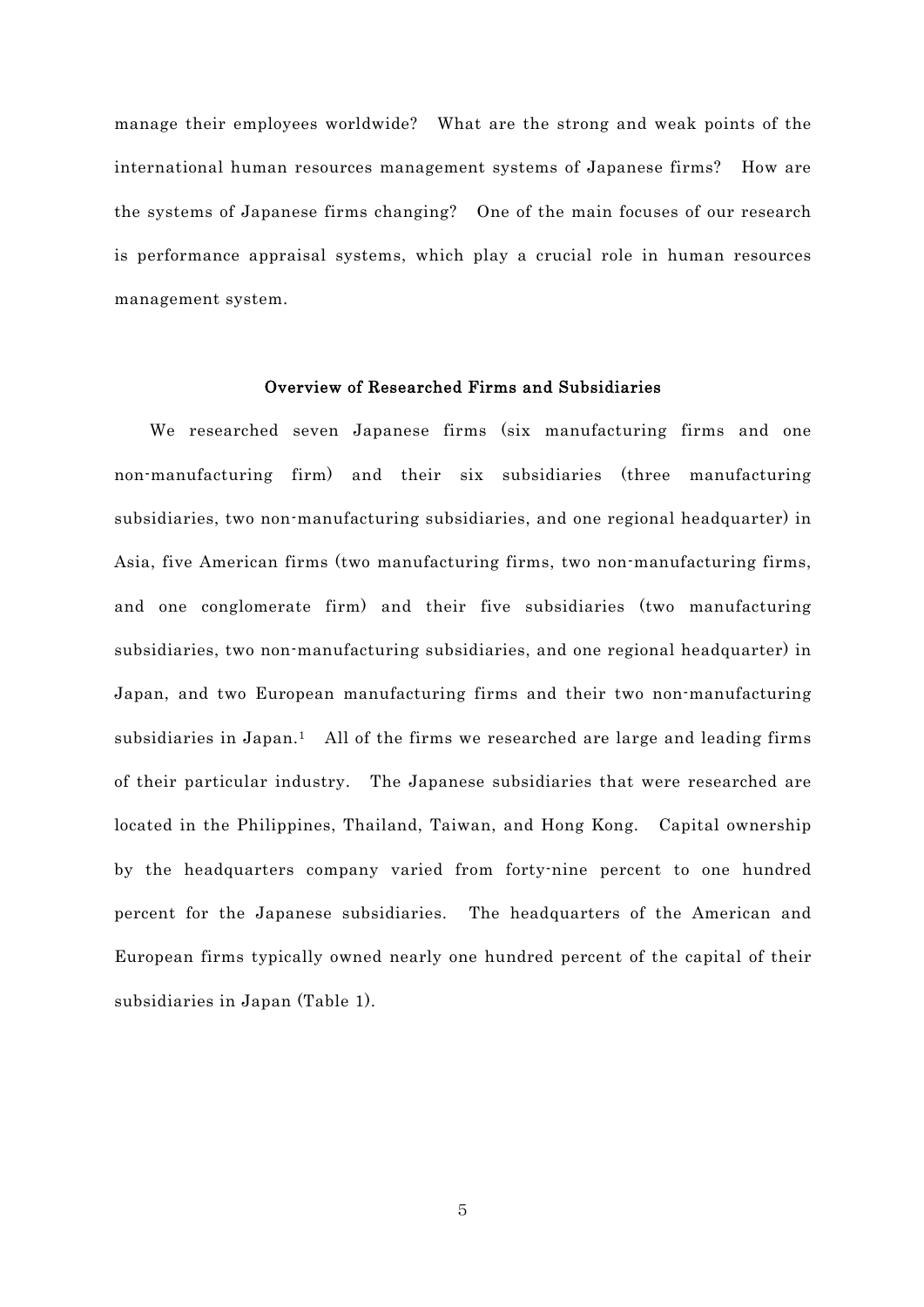## Table 1 Researched Firms and Their Subsidiaries

| Japanese Firms                                                      |                    |                                 |                                    |                             |                           |                           |                  |
|---------------------------------------------------------------------|--------------------|---------------------------------|------------------------------------|-----------------------------|---------------------------|---------------------------|------------------|
| Firm                                                                | J1                 | J2                              | J3                                 | J <sub>4</sub>              | J5                        | J6                        | J7               |
| Manu./Non-M. <sup>a</sup>                                           | $\mathbf M$        | $\mathbf{M}$                    | $\mathbf M$                        | $\mathbf{M}$                | $\mathbf M$               | $\mathbf M$               | ${\bf N}$        |
| Subsidiary                                                          | JS1                | JS2                             | JS3                                | JS4                         |                           | JS6                       | JS7              |
| Location                                                            | Philippines        | Thailand                        | Taiwan                             | Hong Kong                   |                           | Philippines               | Taiwan           |
| Manu./Non-M. <sup>a</sup><br>Capital<br>by Headquarters             | $\mathbf M$<br>49% | $\mathbf M$<br>51               | ${\bf N}$<br>100                   | RH<br>100                   |                           | $\mathbf M$<br>100        | ${\bf N}$<br>100 |
| <b>American Firms</b>                                               |                    |                                 |                                    |                             |                           |                           |                  |
| Firm                                                                |                    | $\underline{A1}$                | $\Delta 2$                         | $\underline{A3}$            | $\underline{A4}$          | $\underline{\mathrm{A5}}$ |                  |
| Manu./Non-M. <sup>a</sup>                                           |                    | $\mathbf M$                     | $\mathbf M$                        | ${\bf N}$                   | ${\bf N}$                 | M/N                       |                  |
| Subsidiary                                                          |                    | AS1                             | AS2                                | AS3                         | AS4                       | AS5                       |                  |
| Manu./Non-M.ª<br>Location<br>Capital<br>by Headquarters             |                    | $\mathbf M$<br>Japan<br>100%    | $\mathbf M$<br>${\it Japan}$<br>86 | $\mathbf N$<br>Japan<br>100 | ${\bf N}$<br>Japan<br>100 | RH<br>Japan<br>100        |                  |
| European Firms                                                      |                    |                                 |                                    |                             |                           |                           |                  |
| Firm                                                                |                    | <u>E1</u>                       | E2                                 |                             |                           |                           |                  |
| Manu./Non-M. <sup>a</sup>                                           |                    | $\mathbf M$                     | M                                  |                             |                           |                           |                  |
| Subsidiary                                                          |                    | ES1                             | ES2                                |                             |                           |                           |                  |
| Manu./Non-M. <sup>a</sup><br>Location<br>Capital<br>by Headquarters |                    | $\mathbf N$<br>Japan<br>$100\%$ | ${\bf N}$<br>Japan<br>100          |                             |                           |                           |                  |
|                                                                     |                    |                                 |                                    |                             |                           |                           |                  |

a Manu. (M) : Manufacturing Non-M. (N): Non-Manufacturing RH : Regional Headquarter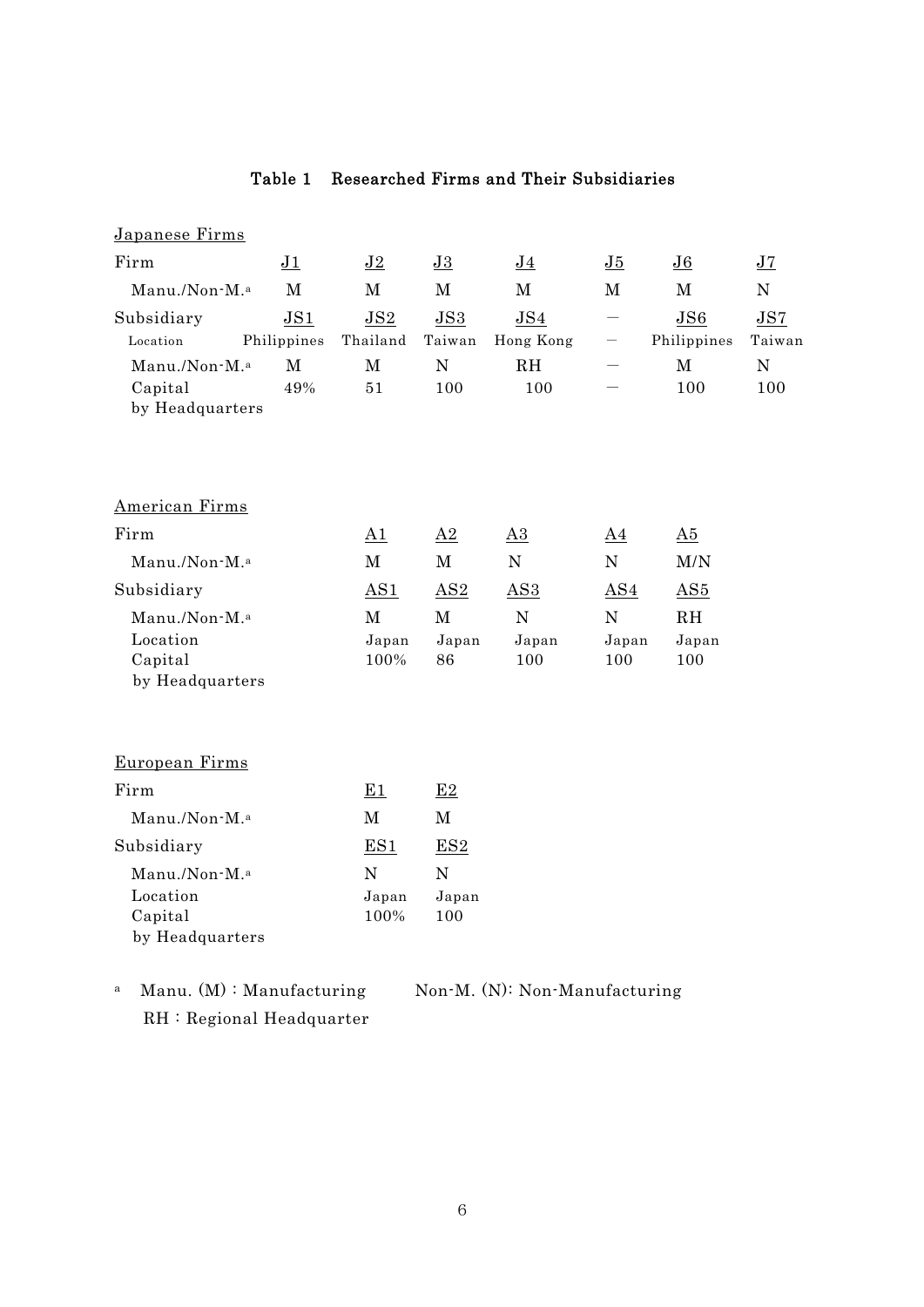### Methodology

 We researched the Japanese, American, and European firms during January of 2001 and March of 2006. The bases of our research methods were qualitative interviews and the gathering of hard, unpublished data. We interviewed general managers or managers at the headquarters human resources departments of six Japanese firms, and the presidents, human resources general managers, or managers at six Japanese subsidiaries in Asia; human resources general managers at the headquarters human resources departments of two American firms, and human resources general managers at five American subsidiaries in Japan; and a president and a human resources general manager at two European subsidiaries in Japan.

## Relationships between Headquarters Human Resources Departments/Business Units and Subsidiaries

 Concerning the relationship between headquarters human resources departments/business units and subsidiaries in Asia, there is some diversity among researched Japanese firms and among researched American firms. However, distinct differences are found among the Japanese, American, and European firms.

#### Japanese Firms

 According to human resources managers of the J1 firm, "localization" of its subsidiaries means that higher management positions, except finance/accounting positions, are occupied by local employees. Yet, almost all presidents at the researched Japanese subsidiaries in Asia are Japanese expatriates. At the JS4 subsidiary in Hong Kong, all positions higher than (and including) general managers are filled with Japanese expatriates. In contrast, a president and a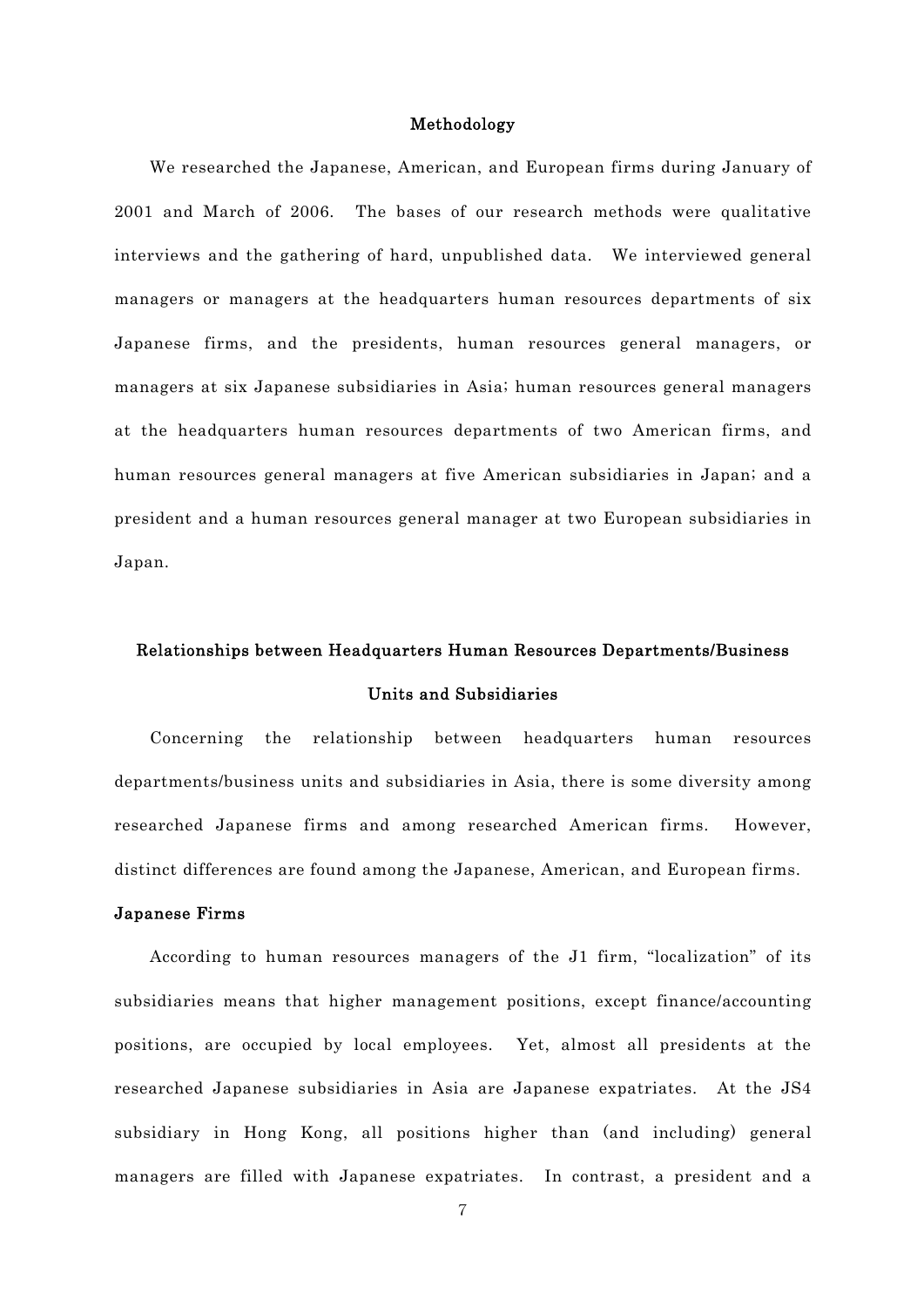senior vice president are staffed with local employees at the JS3 subsidiary in Taiwan. In terms of the incomplete localization, a Japanese human resources manager at the JS4 subsidiary in Hong Kong stressed that Japanese expatriates can communicate easier with managers of Japanese headquarters/business units than local employees. Another Japanese human resources general manager at the J2 firm stated that the skill level of local employees is generally lower than the Japanese expatriates would ideally like to see. However, a general human resources manager at the J5 firm predicts that president positions of Japanese subsidiaries in Asia will be occupied by local employees in the near future, like Japanese subsidiaries in America and Europe.

 Under the supervision of the presidents at Japanese subsidiaries, vice presidents or general managers are responsible for human resources management. Almost all of the vice presidents or human resources general managers are Japanese expatriates, some of whom have no work experience at human resources departments of the Japanese headquarters. At the JS6 subsidiary in the Philippines, a local employee is a human resources general manager, a position that was once held by a Japanese expatriate. Other lower-level human resources managers at the Japanese subsidiaries are all local employees.

 Concerning relationships between headquarters and the their subsidiaries, the main tasks of headquarters human resources departments of Japanese firms we studied are to manage Japanese expatriates and to help their subsidiaries work through major issues and/or changes. The headquarters human resources departments make performance appraisal systems for Japanese expatriates, which are not affected by company vision/mission. Performance appraisal systems for Japanese expatriates at the J4 firms are more merit-oriented than performance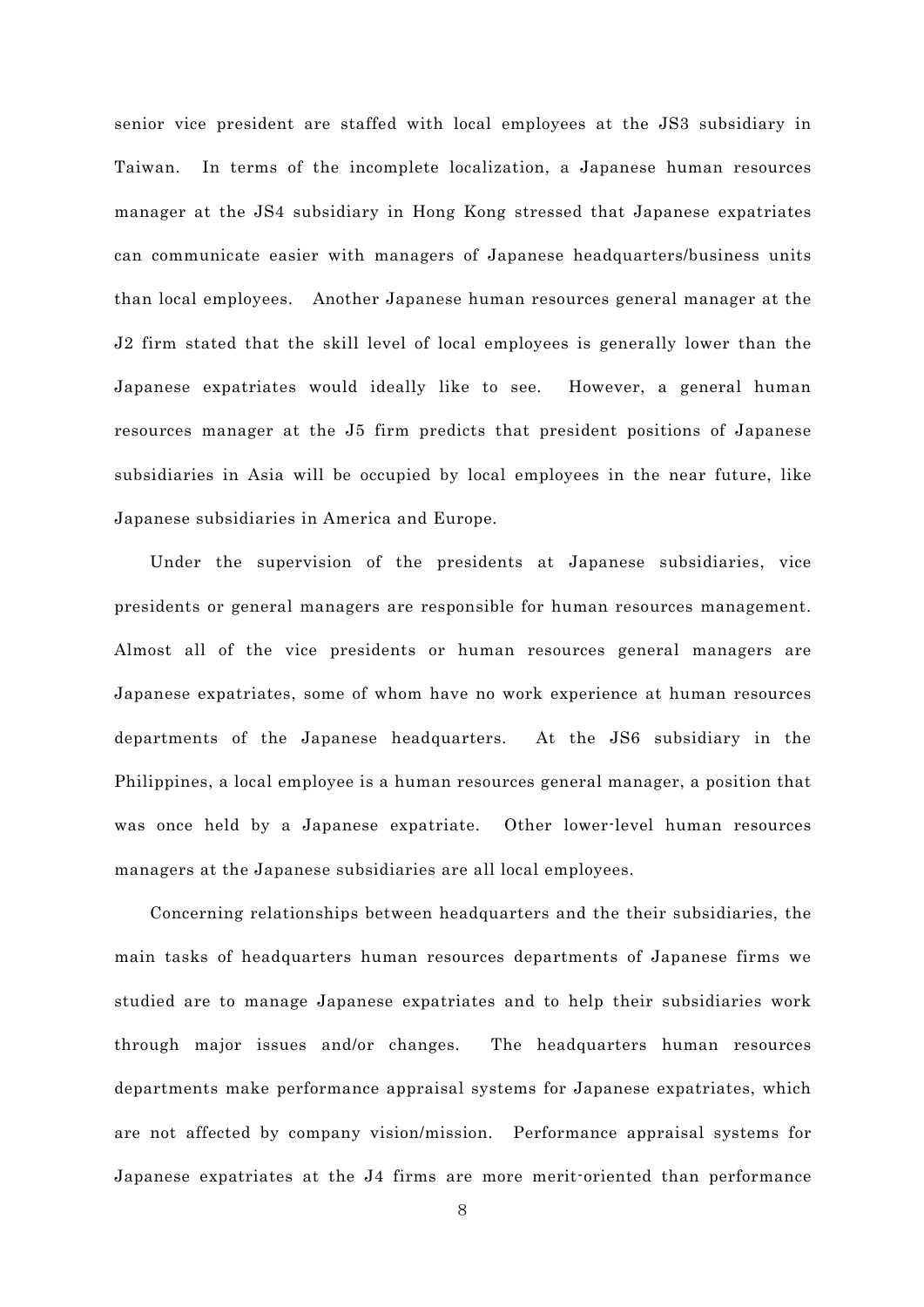appraisal systems for Japanese employees in Japan. In terms of actual evaluations, business units of the Japanese firms are often involved with the appraisals for the Japanese expatriates. (When Japanese expatriates are sent from headquarters departments, the departments often evaluate the expatriates.) At the JS3 subsidiary in Taiwan, the president first evaluates Japanese expatriates. And then, business units in Japan, which the Japanese expatriates belong to, appraise them. At the JS7 subsidiary in Taiwan, the Japanese vice president first evaluates the Japanese expatriates, followed by the president. Concerning job transfers of Japanese expatriates within the firms, a headquarters human resources department of the J7 firm decides transfers of the Japanese expatriates of the JS7 subsidiary in Taiwan, while accepting suggestions from the Japanese president of the subsidiary. Job transfers of Japanese expatriates of the JS3 subsidiary in Taiwan are decided by business units in Japan.

 An example of support from a headquarters human resources department to its subsidiary can be seen with the way in which the JS1 subsidiary in the Philippines introduced a new wage system for local employees. The headquarters human resources department of the J1 firm first offered the J1 firm's wage system to the subsidiary. After reviewing with the JS1 subsidiary, the wage system was modified to local contexts, creating a new wage system. When strikes occurred in the subsidiaries, the headquarters human resources departments of the J2 and J4 firms sent their experts to the subsidiaries to support the local management. Because the J4 firm had many Japanese employees back at headquarters who used to work at the subsidiaries overseas, it had a fairly good understanding of the issue and how to respond to the problem. At the J3 firm, human resources managers and union executives periodically visited the subsidiaries and received requests on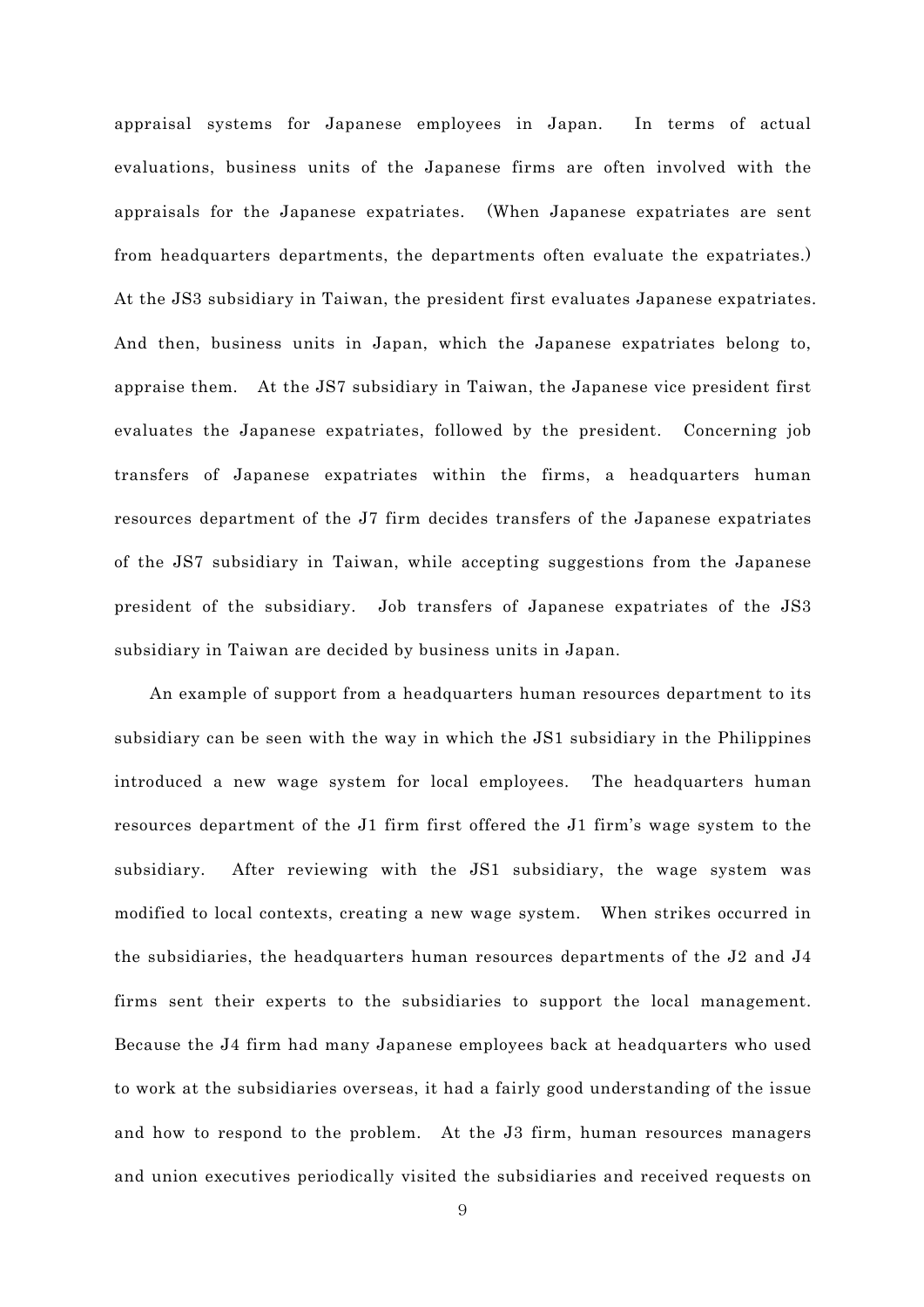housing, family, and other benefits from the Japanese expatriates.

 Concerning other relationships between headquarters human resources departments and their subsidiaries, the directions from the headquarters human resources departments in Japan to the subsidiaries in Asia are fairly few and limited. For example, the J4 firm only requests headcount reports on the number of all employees and managers' names from the JS4 subsidiary in Hong Kong. Many subsidiaries send only monthly human resource report to their parent firms. Many of the subsidiaries do not have periodical human resources meetings among subsidiaries in Asia. Although the J3 and J6 firms have meetings among subsidiaries in Asia periodically, the actual information sharing on human resources management is limited.

 Many of the researched Japanese firms established international human resources departments in the 1980s. The primary tasks of the human resources departments at this time were to make legal or other documents for Japanese expatriates. For example, the J3 firm made an international human resources department in the late 1980s. Six employees were in charge of the arrangement of visa and air tickets for the Japanese expatriates. Those tasks are now outsourced to a joint-subsidiary travel firm in Japan. At the J4 firm, work on pay calculation and the human resources database for Japanese expatriates were transferred to a subsidiary human resources firm in Japan.

 Headquarters human resources departments of the Japanese firms are generally not involved with the management of local employees at the subsidiaries. The Japanese vice president or human resources general managers, and local human resources managers at the subsidiaries manage the local employees. In terms of local employees' promotions, Japanese expatriates at the JS2 subsidiary in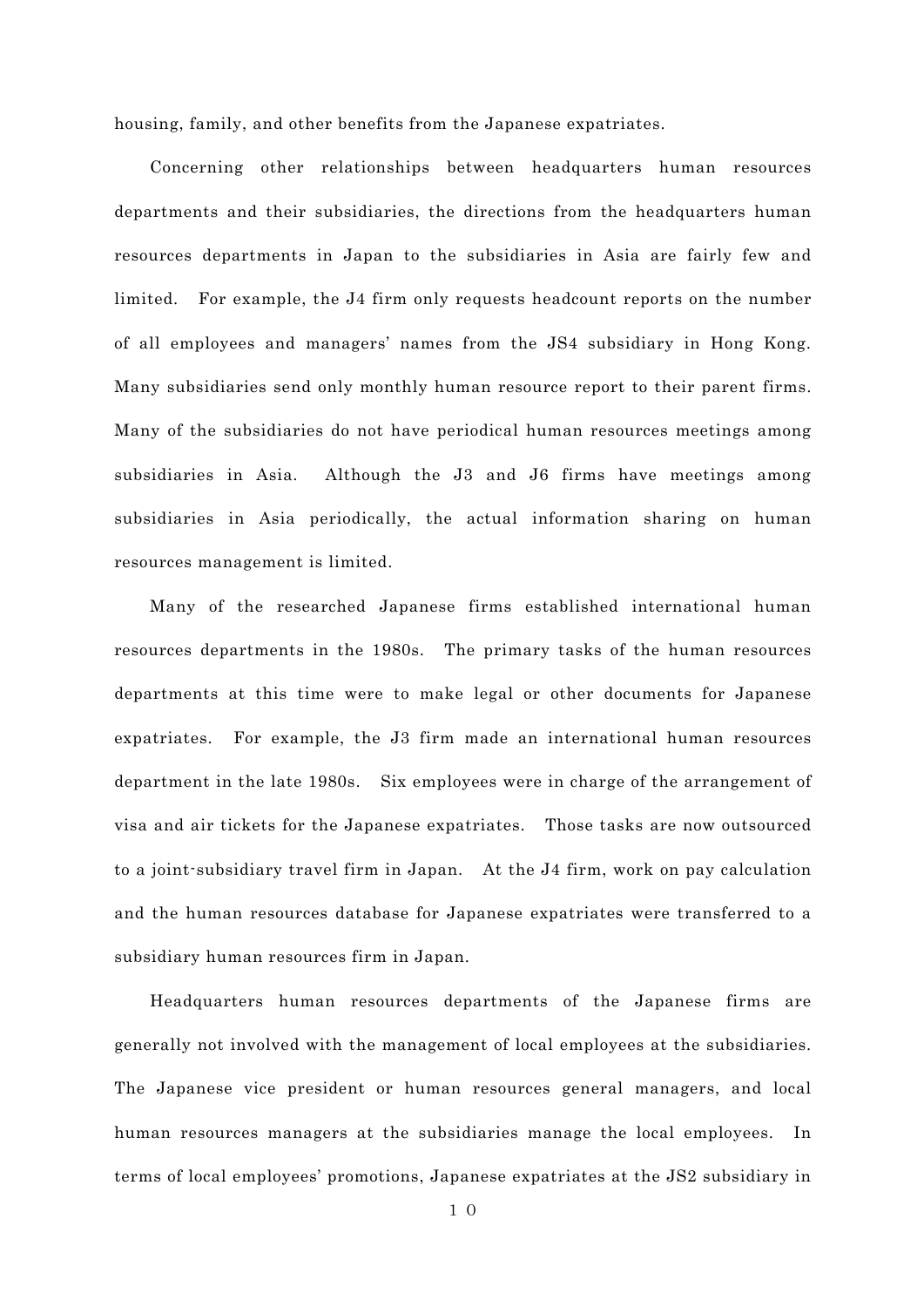Thailand determine the promotions of employees at the level of managers and higher. Local managers determine the promotions of other local employees at the JS2 subsidiary. The promotion rule at the JS2 subsidiary is more rigid and more academic-based than the promotion rules at the parent firm. At the JS7 subsidiary in Taiwan, local managers first propose candidates and then the Japanese vice president decides the final promotions for the local employees.

 The performance of local employees is evaluated by local managers and then by Japanese vice presidents or presidents at the Japanese subsidiaries. Although some of the Japanese firms we researched tried to introduce performance appraisal systems common to all employees worldwide, all of the seven researched Japanese firms at this time do not have the common worldwide performance appraisal system. Each subsidiary makes its own performance appraisal system, loosely based on the performance appraisal system of their parent firms.

 For example, a manager of the headquarters human resources department of the J2 firm researched performance appraisal systems at their subsidiaries in Asia in 2001. Although the headquarters human resources department proposed a worldwide common performance appraisal system in 2003, the system was not adopted. At the JS2 subsidiary in Thailand, performance appraisal items for local workers are similar to those for Japanese workers of the J2 firm in Japan. Yet, the performance appraisals at the subsidiary include specific and basic items; such as items on attendance, safety, 5S (five disciplines in the workplace), QCC (quality control circles), and TPM (total productive maintenance). Local managers at the JS2 subsidiary had complained in the past, because Japanese expatriates had not evaluated them carefully. In 2001, based on the guide by a Japanese human resources general manager at the subsidiary, local human resources managers and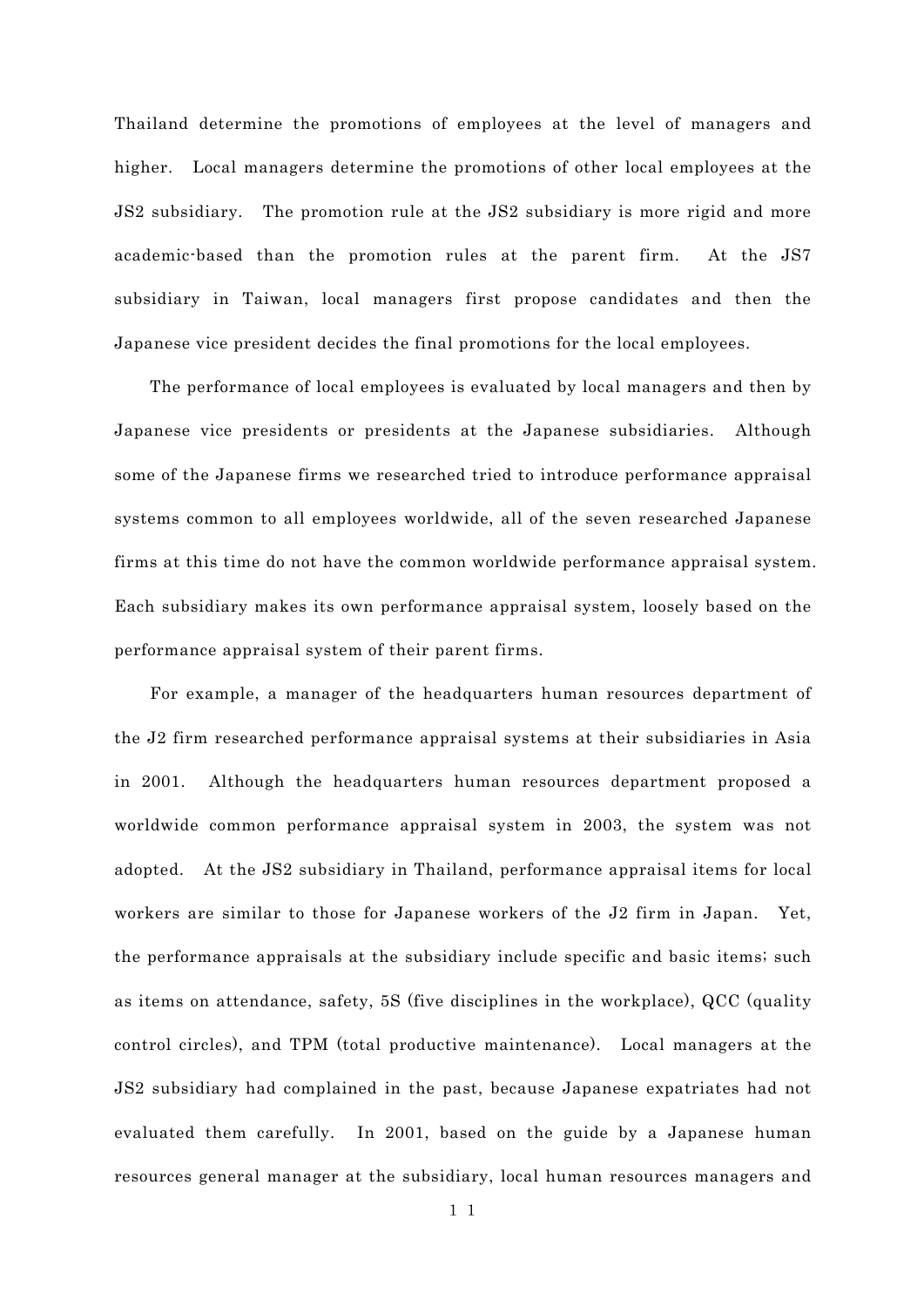outside human resources consultants created a new performance appraisal system for local white-collar employees. The appraisal system consisted of management-by-objectives and competency-based appraisals. The competency-based appraisals at the subsidiary included more specific appraisal items (such as problem solving and planning/organizing ability) than the competency-based appraisals at the parent firm. At the JS4 subsidiary in Hong Kong, performance appraisal systems used to be copied from performance appraisal systems of the parent firm in Japan. In 2000, after the skill level and experience of the local human resources managers increased, the managers implemented a new performance appraisal system under the guide of the Japanese human resources expatriate. The new performance appraisal system is more performance-oriented than the performance appraisal system of the parent firm.

#### American Firms

 The American firms researched show a wide disparity in the approach to human resources management. For example, the human resources management system of the A5 firm has very rigid structures and rules. While promoting very few higher-potential employees faster, the A5 firm fires lower performers. The power delegation from the A5 firm to its subsidiaries is very limited. Other American firms that we researched do not utilize such rigid systems. However, all of the researched American firms emphasize managing their employees on a worldwide basis. Compensation philosophies of the American firms are commonly applied for all employees on a worldwide basis. Business units, rather than headquarters human resources departments, play important roles in international human resources management.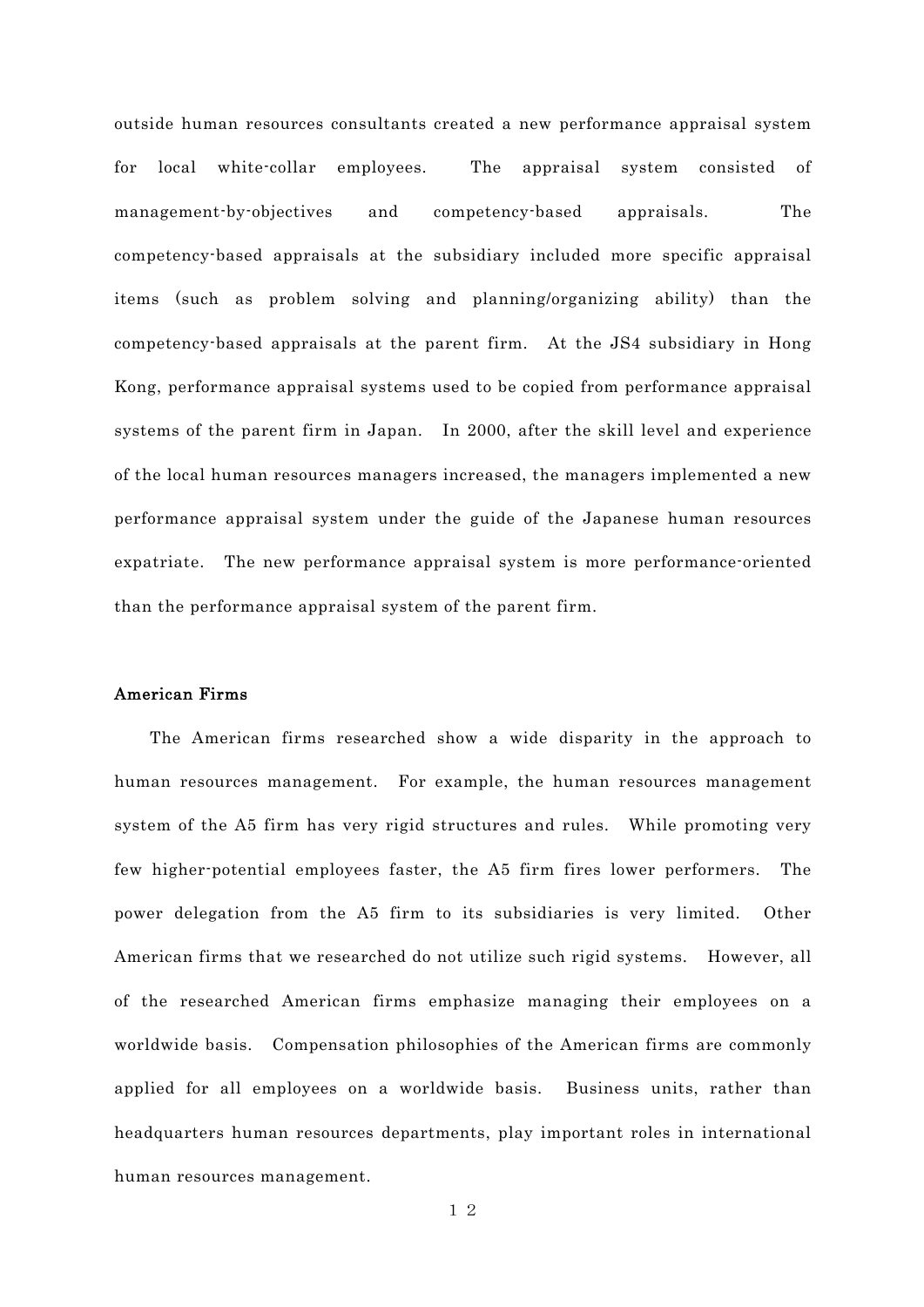The presidents of the AS1 and AS3 subsidiaries in Japan are Japanese, while the presidents of the AS2 and AS4 subsidiaries in Japan are non-Japanese expatriates. Ninety percent of the presidents of the A5 subsidiaries in Japan (including the AS5 subsidiary) are Japanese. Almost all of the human resources directors or general managers of the researched subsidiaries are Japanese  $-$  the exception was the A3 firm, where the head of human resources was an American who used to work at a Japanese firm in Japan.

 In terms of the relationships between headquarters and their subsidiaries, headquarters human resources departments of the researched American firms make performance appraisal/promotion systems that are strongly reflected by their company's vision/mission statements. The same performance appraisal/promotion systems are basically applied for all employees worldwide. Some Japanese human resources directors or general managers of the subsidiaries point out that the appraisal systems can be utilized worldwide because the appraisal systems of the American firms are much simpler than the appraisal systems of typical Japanese firms. At the A5 firm, which executes rigid human resources management, the same performance appraisal/promotion systems are applied for all of the employees worldwide. The A3 firm employs the exact same performance management system worldwide, only making difference in language based on the location of the subsidiary. All appraisals are summarized and then translated back into English. The performance appraisal systems of the A4 firm consist of management-by-objectives and competency appraisal systems. The competency-based appraisal systems are sufficiently affected by the A4 firm's vision/principle. While the performance appraisal/promotion systems are partially modified by each business unit, the performance appraisal/promotion systems are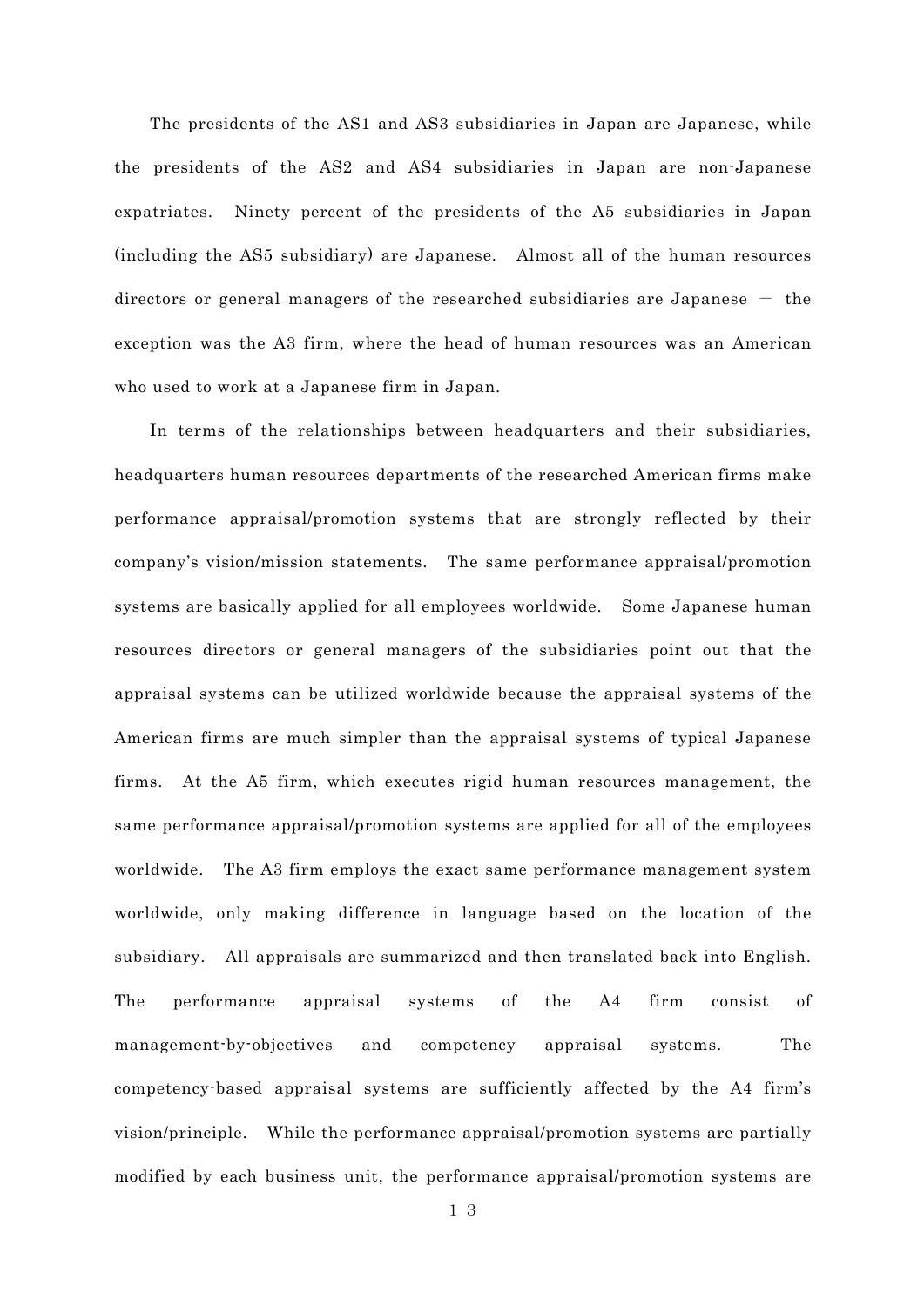applied for all employees within the business unit. The headquarters human resources department of the A4 firm invites all human resources directors of the subsidiaries and offers the directors training programs for the use of the appraisal systems. At the A2 firm, a performance appraisal system is applied for all senior-level managers than (including) general managers worldwide. One hundred and fifty higher managers among 3,000 Japanese employees at the AS2 subsidiary are evaluated by the performance appraisal system.

 Using worldwide performance appraisal/promotion systems, business units and headquarters human resources departments in the American firms manage all of the senior-level managers worldwide, regardless of their nationalities. The senior-level managers are actually first evaluated at the subsidiaries in Japan, and then are appraised by business units in the United States. At the A5 firm, 4,000 to 5000 higher-level managers among 300,000 employees in the world are managed by business units, and several hundred senior-level managers among them are supervised by the headquarters human resources department.

 For other local Japanese employees, the subsidiaries in Japan manage the Japanese employees. Except the AS3 and AS5 subsidiaries, other subsidiaries partially changed performance appraisal systems that are made by headquarters human resource departments of their parent firms. At the AS2 subsidiary, Japanese blue- and white-collar employees are evaluated by using the same performance appraisal system, in contrast to the parent firm in the United States where both of the employees are treated separately.

 Concerning other relationships among headquarters human resources departments and subsidiaries, American firms that we studied hold periodically TV conferences between headquarters human resources departments and subsidiaries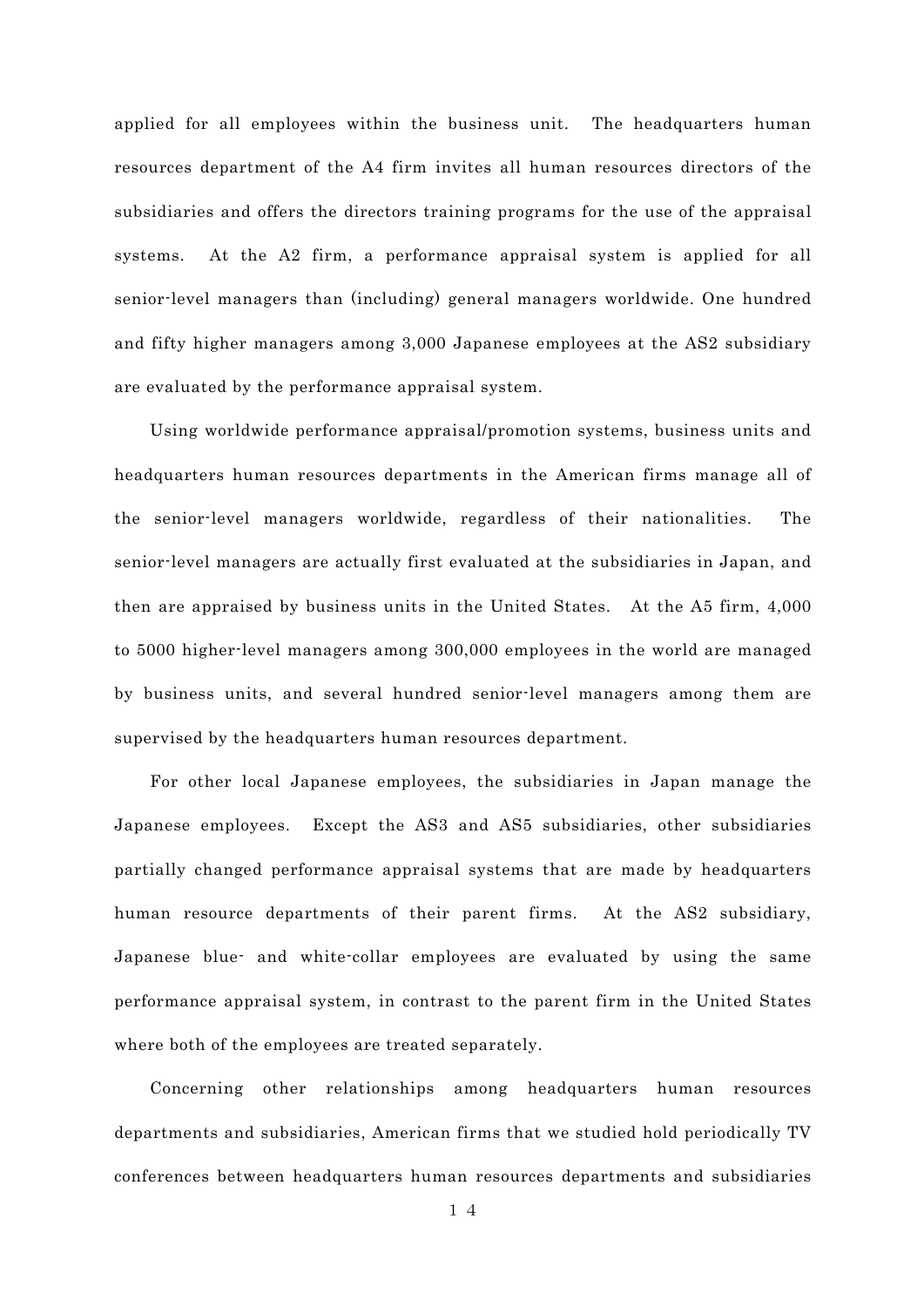worldwide, such as every Tuesday' evening (A5) or every other week (A2), which are not found in researched Japanese firms.

 Interestingly, because the headquarters human resources departments/business units of the American firms maintained strong centrally-run systems and managed subsidiaries on tight reins from headquarters, some of the Japanese human resources general managers complained about the centralized organizational structures in their firms. A general manager of the AS5 subsidiary stated that the headquarters human resources department demanded to use a human resources database system that does not fit human resources management systems in Japan. The A1 firm forces the AS1 subsidiary in Japan to use American human resources management systems which separate blue-collar workers from white-collar employees. A few human resource "general" managers of the researched subsidiaries grumbled that their jobs are similar to the jobs of human resources managers in Japanese firms, because their power in the subsidiaries is limited. According to some Japanese human resources general managers, since the collapse of the bubble economy in Japan and the recovery of American economy in the early 1990s, global standard systems led by American firms have strongly penetrated into Japan.

#### European Firms

 The two European firms that we researched have emphasized maintaining their company value and image. International human resources management systems of the firms are not as rigid as international human resources management systems of American firms that we researched. The headquarters human resources departments of the European firms send more power to their subsidiaries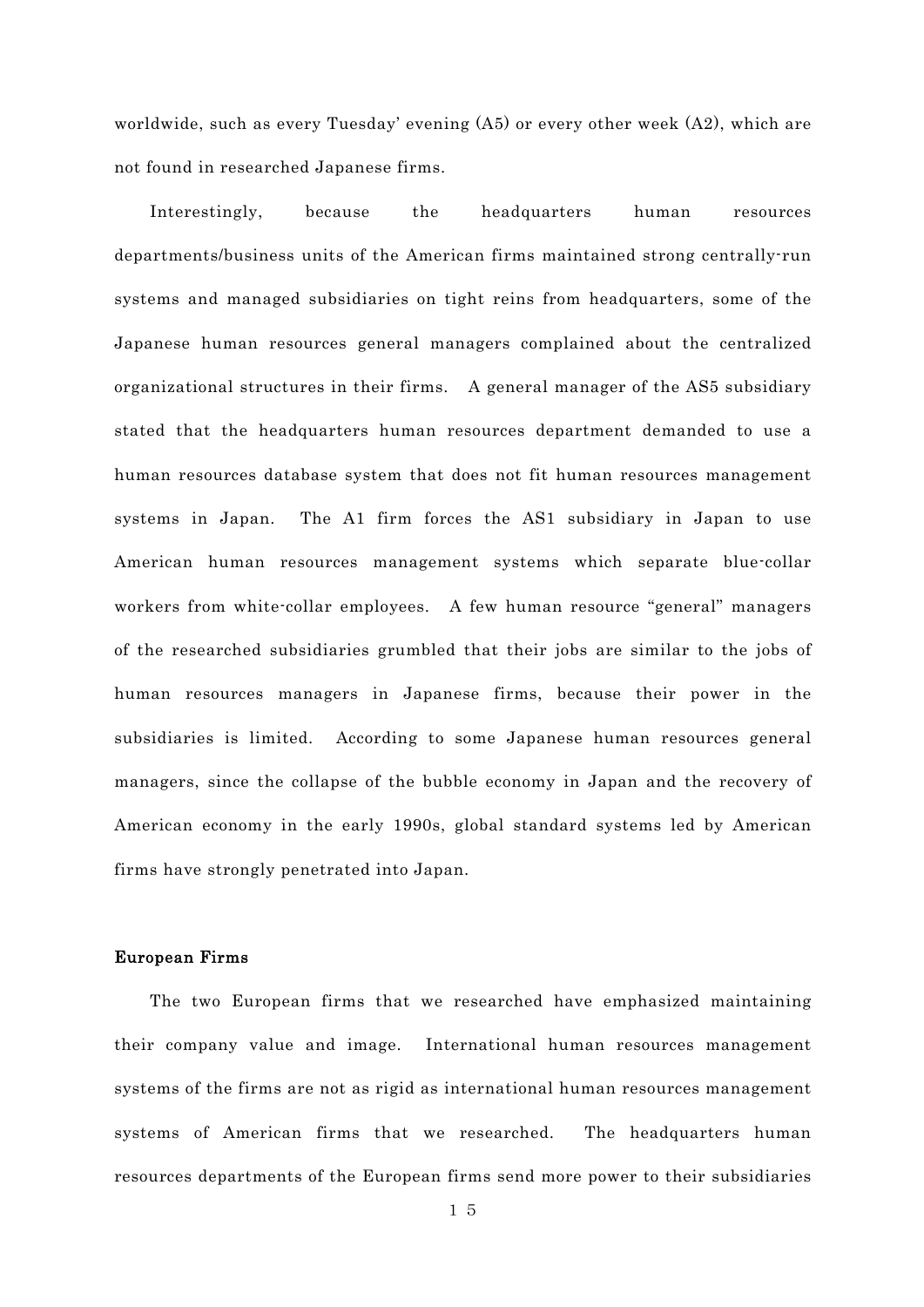in Japan than the American firms.

 The presidents of the two European subsidiaries in Japan are Japanese. The human resources general managers and other human resources managers of the subsidiaries are Japanese. Headquarters human resources departments of the firms manage the limited number of senior-level managers worldwide. For example, the headquarters human resources department of the E1 firm supervises 300 senior-level managers, regardless of their nationalities. A Japanese president, a Japanese director, and a European director are targets for the management at the subsidiary. International human resources management systems of the European firms are not systematic. When the E1 firm looked for candidates for a management position, the headquarters human resources department called to ask some human resources general managers in its subsidiaries, not using job-bid systems.

 Unlike American firms that we researched, the European firms and their subsidiaries do not have performance appraisal systems that are applied for all employees worldwide. At the ES2 subsidiary, two Japanese general managers are evaluated by a Japanese president, and then by the top management and the headquarters human resources department of the E2 firm. Top management and headquarters human resources/finance departments of the E1 firm evaluate three top managers (a Japanese president, a Japanese director, and a European director) and a European finance general manager at the ES1 subsidiary, partially using evaluation by the subsidiary president. The ES1 and ES2 subsidiaries manage the local Japanese employees. The headquarters human resources departments are not involved with the management for them. Largely changing performance appraisal systems of the parent firm, the ES1 subsidiary introduced its own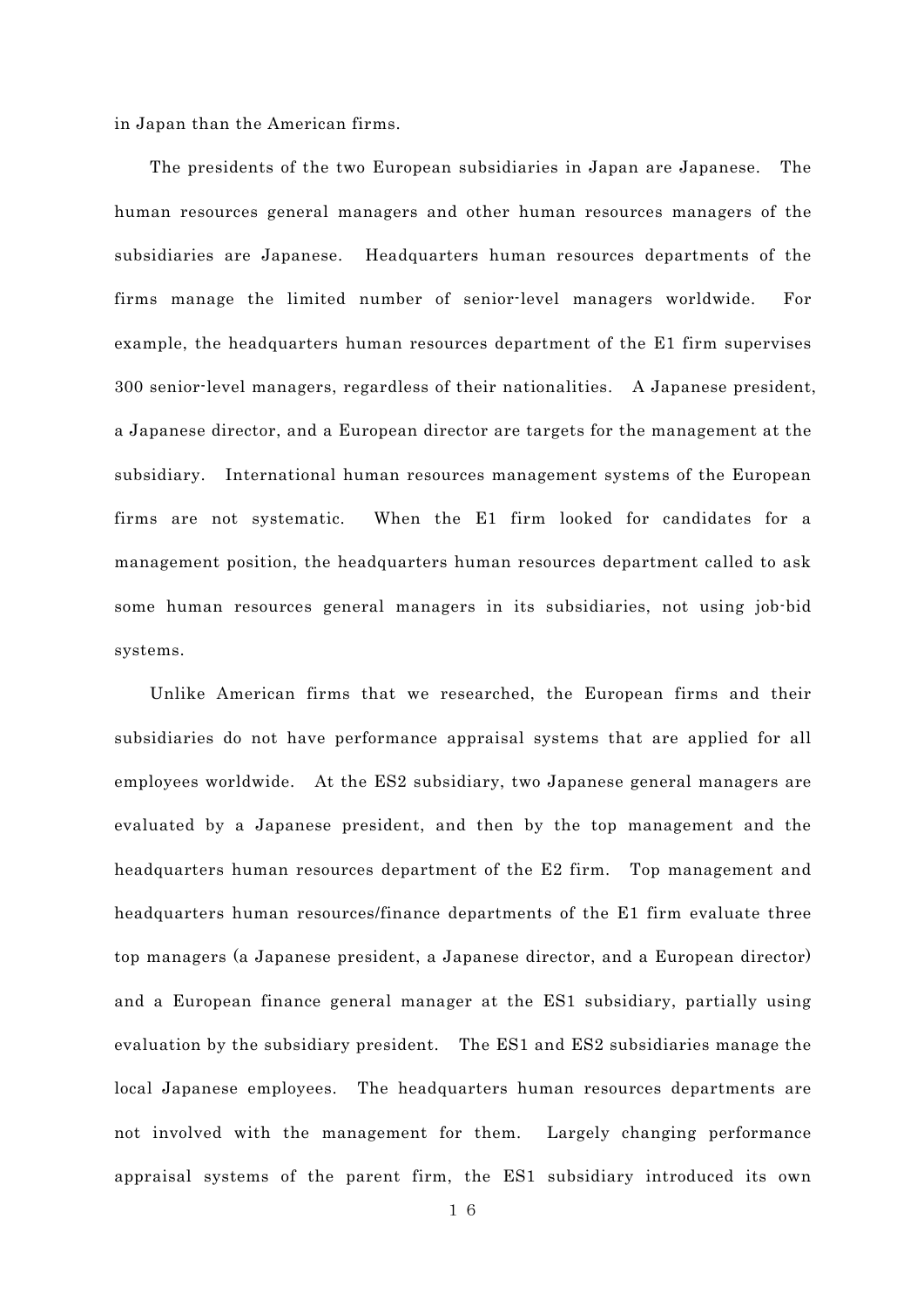performance appraisal system. The ES2 subsidiary made its performance evaluation system for local employees, not referring to performance appraisal systems of the E2 firm.

 Headquarters human resources departments of the E1 and E2 firms do not send detailed and strict instructions to their subsidiaries in Japan. The headquarters human resources department of the E2 firm seldom summoned the Japanese human resource general manager of the ES2 subsidiary. The human resources general manager of the ES2 subsidiary voluntarily communicates with human resources general managers of other subsidiaries in Asia.

#### Differences based on Industries, Stock Structures, and Market Sizes

 Relationships between headquarters human resources departments/business units and their subsidiaries are different based on divisional organizations of the firms, not on industries. Because the J7 firm does not have distinct divisional organizations, a headquarters human resources department of the firm has more power. At the J1, J2, J3, and J6 firms that maintain strong divisional organizations, business units play more crucial roles on evaluations and job transfers of employees than headquarters human resources departments. At the J4 firm that has many subsidiaries and several businesses, seven regional headquarters in the world supervise their subsidiaries.

 Stock structures of subsidiaries that we researched do not affect the relationships between headquarters human resources departments/business units and subsidiaries. Many Japanese human resources general managers of the American and European subsidiaries pointed out that the parent firms offer more power to the Japanese subsidiaries than subsidiaries in other countries, because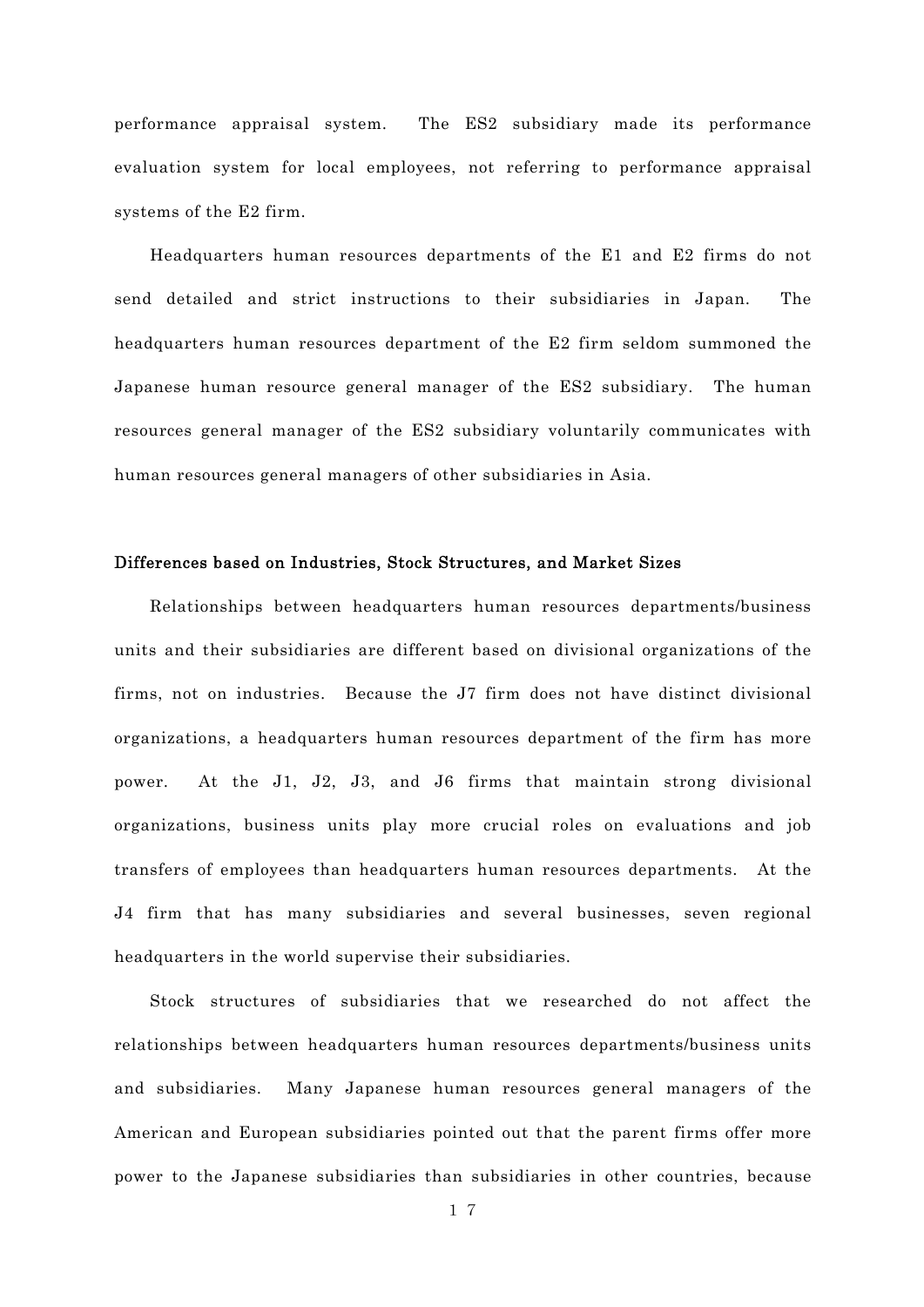Japan has larger markets.

#### Conclusion

 Aoki (1988) and Jacoby (2004) stress the concentration of power in terms of human resources lies with the headquarters human resources departments at Japanese firms. Our research found that headquarters human resources departments/business units of Japanese firms that we researched play weaker roles on international human resources management than those of American firms that we studied. Headquarters human resources departments/business units of the Japanese firms tend to manage only Japanese expatriates at their subsidiaries in Asia. The departments/business units are not involved with the management of local employees, whom are managed by the subsidiaries. In addition, when strikes occurred or new human resources management systems were introduced in the subsidiaries, the headquarters human resources departments of the Japanese firms provided some support to the subsidiaries.

 At the researched American firms, headquarters human resources departments/business units manage all senior-level managers worldwide, regardless of their nationality. Performance appraisal/promotion systems of the American firms are basically applied for all managers and employees in the world. Compared to the Japanese firms, the power of international human resources management is more centralized to the headquarters human resources departments/business units of the American firms. The American subsidiaries in Japan have very limited power in terms of their discretion over human resources management. European firms that we researched roughly manage the limited number of senior-level managers in the world than the American firms. The power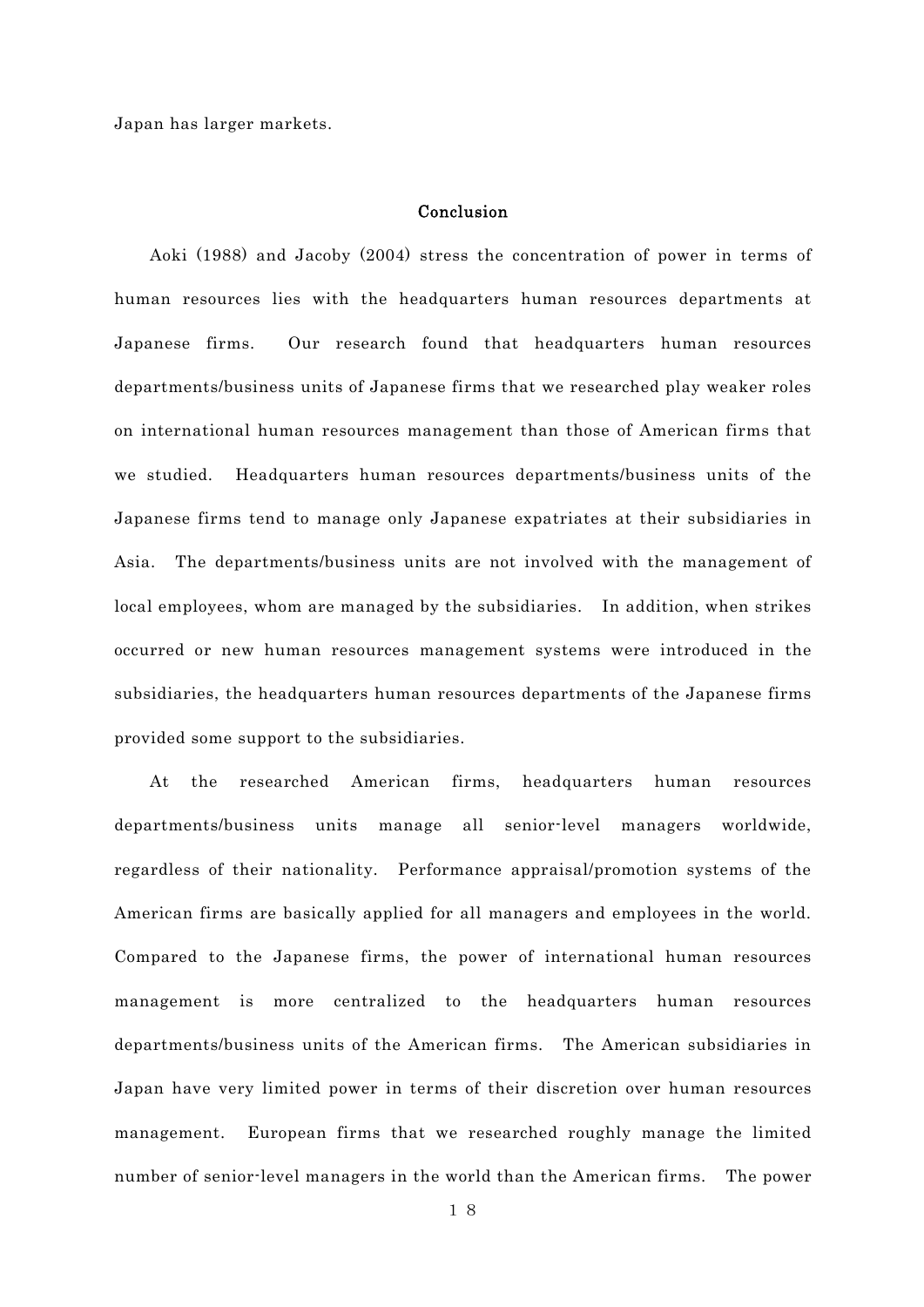of the human resources management at the European firms tends to delegate to their subsidiaries than that at the American firms.

 Human resources management systems consist of peripheral and core areas. In terms of peripheral areas, researched Japanese, American, and European firms keep local laws and are eager to adapt to local customs. Concerning core areas, the American firms firmly affect their company value/mission on their human resources management systems and supervise senior-level managers worldwide. Although the Japanese firms are enacting their vision/mission, the vision/mission has not yet given sufficient impacts on their human resources management systems.

 Why do Japanese firms not utilize worldwide common performance appraisal systems and not supervise senior-level managers regardless of their nationalities? Our research found three reasons for this. First, as Bae, Chen, and Lawler (1998) found, Japanese firms are very sensitive to local contexts and respect management decision by each subsidiary. The Japanese subsidiaries manage on a policy of "when in Rome do as the Romans do". The Japanese firms do not intend to change those management systems. Japanese management might be characterized by being pragmatic and inductive, in contrast to American management that is strategic and deductive. Second, Japanese human resources general managers of the subsidiaries do not want that headquarters human resources departments/business units of Japanese firms control in detail the subsidiaries, like American firms. Finally, according to some human resources managers of the Japanese firms, headquarters human resources departments do not maintain many human resources managers who execute international human resources management. Part of the reason stems from the fact that Japanese headquarters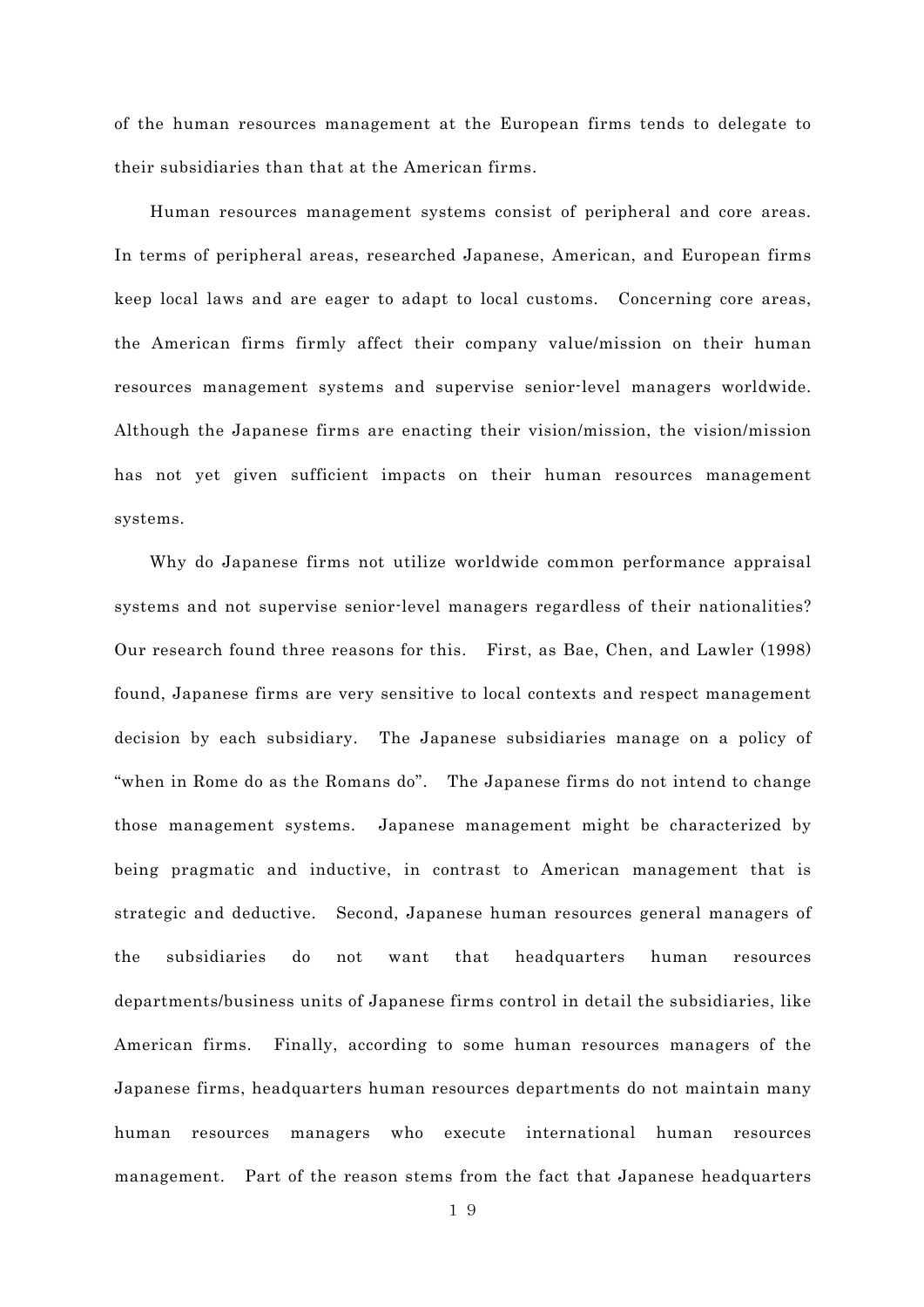have been rationalized and shrunk in size.

 It has been noted and often criticized that Japanese expatriates, not local employees, occupy many higher positions of Japanese subsidiaries. Two reasons are found for this. First, because Japanese management, including human resources management, tends to depend on "people", Japanese firms often want to fulfill higher management positions of their subsidiaries with Japanese expatriates. In contrast, American management tends to depend on "(global) systems". Because American firms utilize worldwide common management systems, including performance appraisal systems, managers at the subsidiaries, regardless of their nationalities, can relatively easily supervise, using the global system. The second reason concerns languages. Many Japanese managers of researched Japanese, American, and European firms stress that mother languages, which are spoken at their headquarters, are utilized, when crucial management issues are discussed. The mother language at American and European firms is English. Almost all senior-level managers of their subsidiaries can speak English. The mother language at Japanese firms is Japanese. Many local employees and managers of the Japanese subsidiaries do not speak Japanese. Therefore, Japanese expatriates occupy many higher management positions at the Japanese subsidiaries.

 International human resources management systems of Japanese firms are changing in three points. First, in order to combine all of the employees and increase the management efficiency worldwide, Japanese firms emphasize management value/mission. The J1, J2, J3, and J5 firms made their management value/mission to gradually penetrate them in their subsidiaries. (So far, their value/mission of the Japanese firms do not affect their human resources management systems, unlike American firms. Interestingly, an American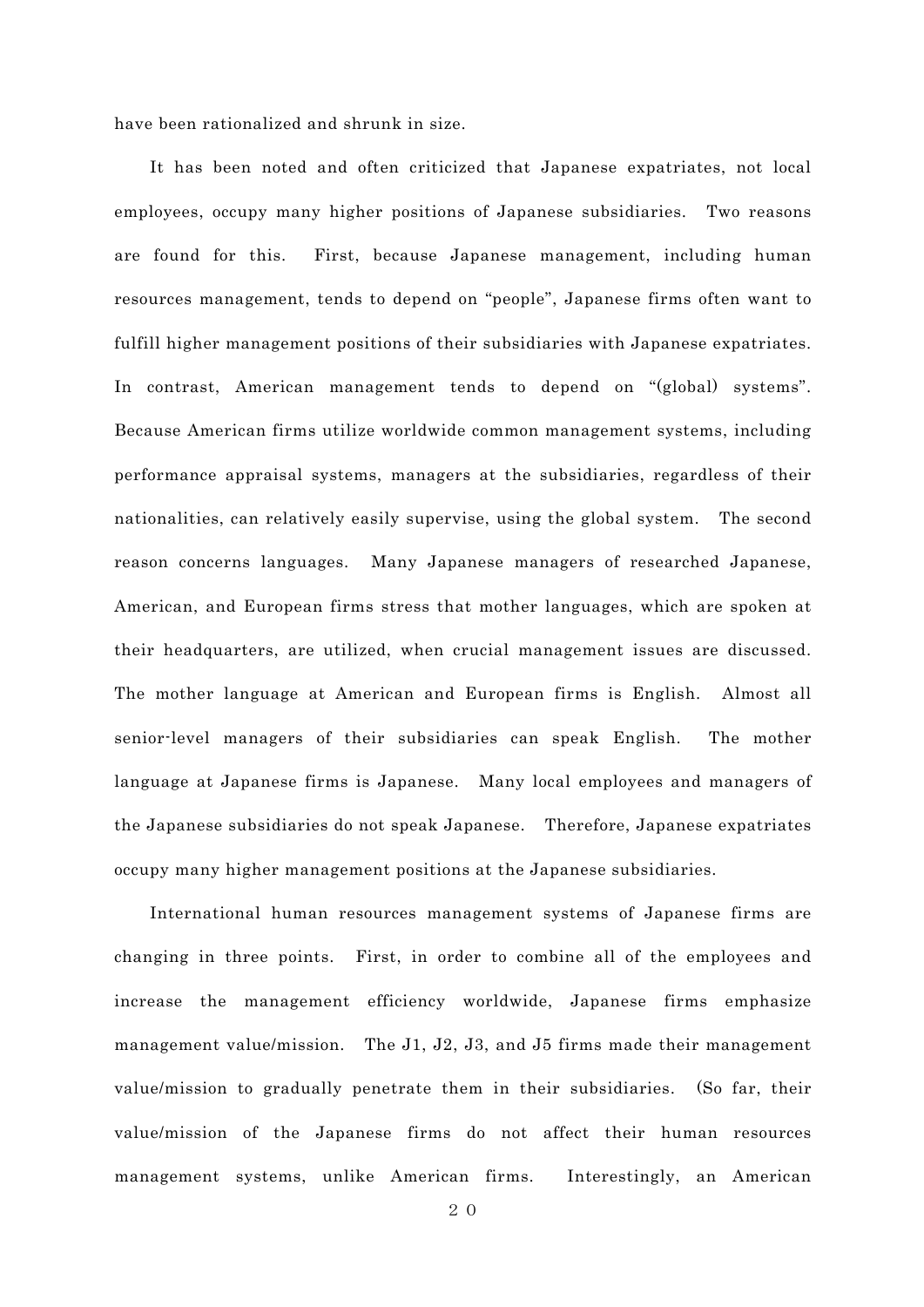subsidiary of the J3 firm made its performance appraisal system that is affected by the value/mission of the parent's firm.) Second, Japanese firms invite managers in the world to their headquarters and provide them with special training programs. The J1 firm holds six-month training programs for high-potential assistant general managers in the world. The J3 firm asks their subsidiaries to recommend high-potential managers to the global training program. The recommended 20 managers are got together twice a year and are provided with off-the-job training, including training programs on management value/mission, brand strategies, and leadership. A sales department of the J2 firm started to train Asian local managers of sales, who become key persons of the sales departments at the subsidiaries. Finally, at some Japanese firms including the J4 firm, manufacturing subsidiaries are behind of sales subsidiaries concerning human resources management. A human resources department of the JS4 subsidiary (regional headquarter) in Hong Kong is strongly helping human resources management functions at the manufacturing subsidiaries in Asia.

 Japanese firms have three problems on international human resources management. First, like American firms, Japanese firms might manage their employees on a worldwide basis and supervise senior-level managers, regardless of their nationalities. Second, information sharing among Japanese subsidiaries within the same country/area might be advanced. The subsidiaries overseas of Japanese firms have maintained close relationships with their business units in Japan. Yet, even within the same country or area, the subsidiaries which belong to different business units do not thoroughly communicate each other. The final problem concerns roles of business schools in Japan. American firms employ many senior-level managers who have various nationalities and studied at business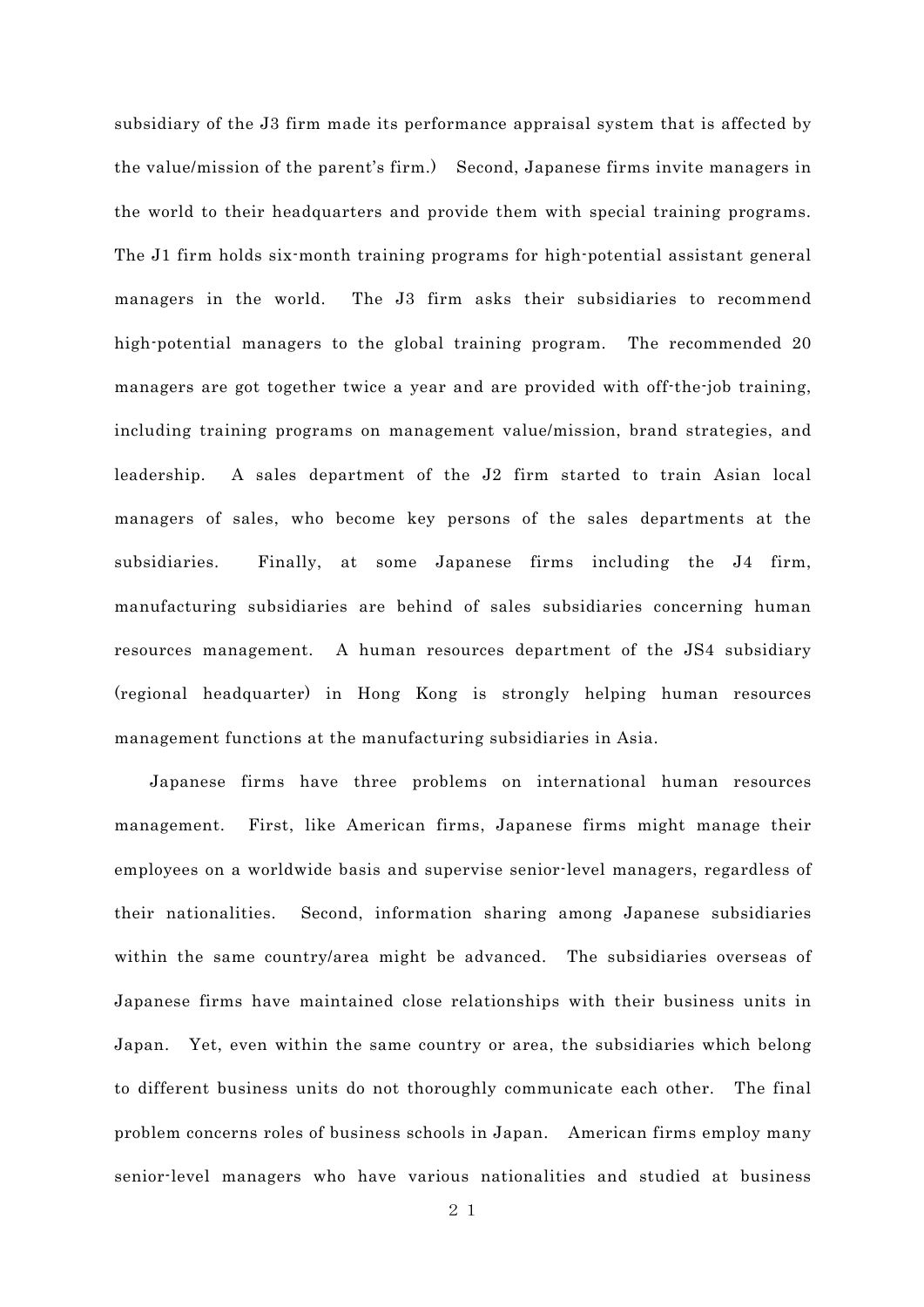schools in the United States. Business schools in Japan might train non-Japanese students with programs on Japanese management systems. The training programs might contribute to internationalization of Japanese firms.

This research did not explore deeply the headquarters of American and European firms and their subsidiaries in Asia. It is noted that many firms are setting up subsidiaries in China, and these were not covered in this paper. These are our future research topic concerning international human resources management.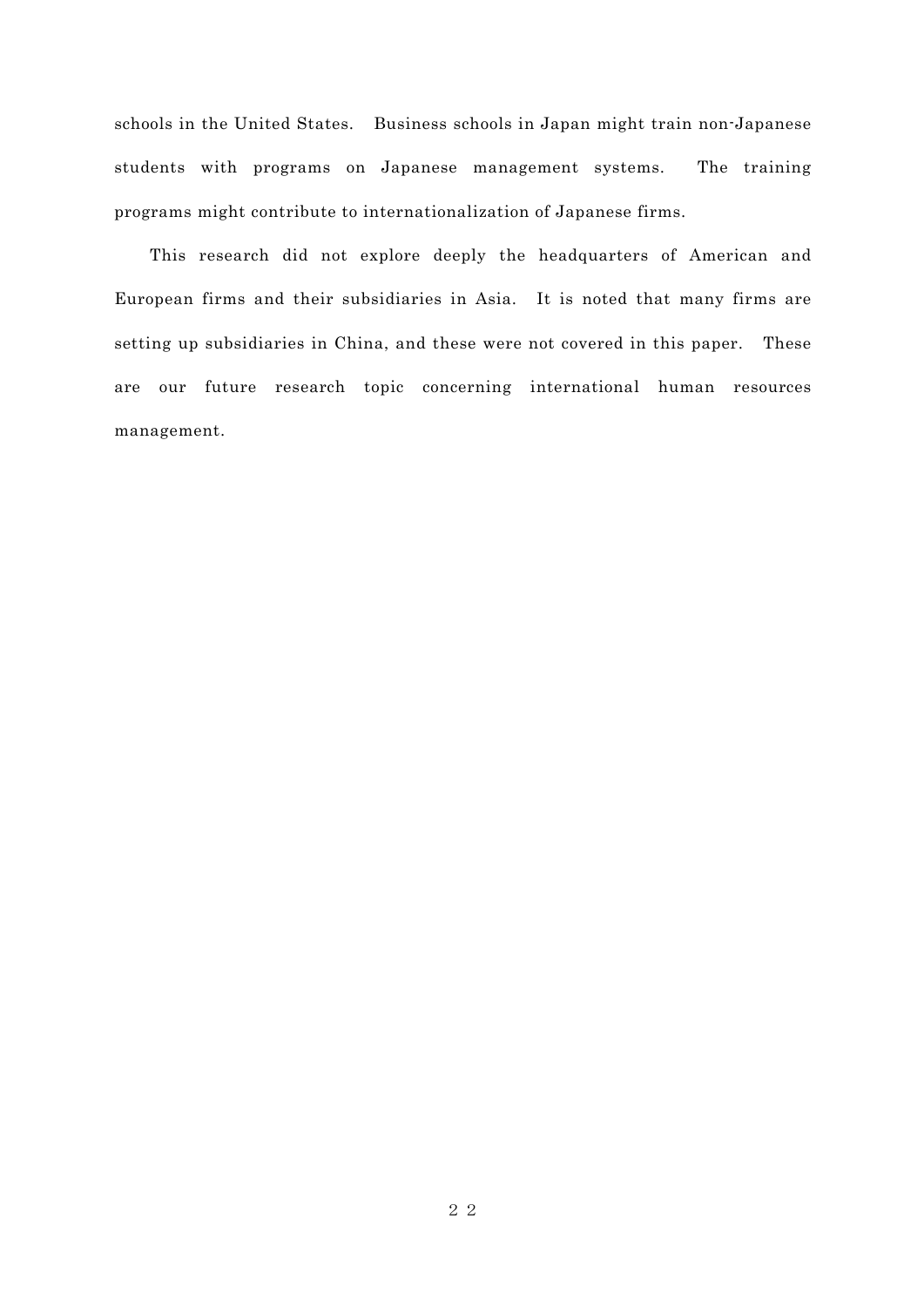## Notes

1 The classification of "Japanese", "American", and "European" firms is determined by the actual location of headquarters, not the official registered location of the headquarters.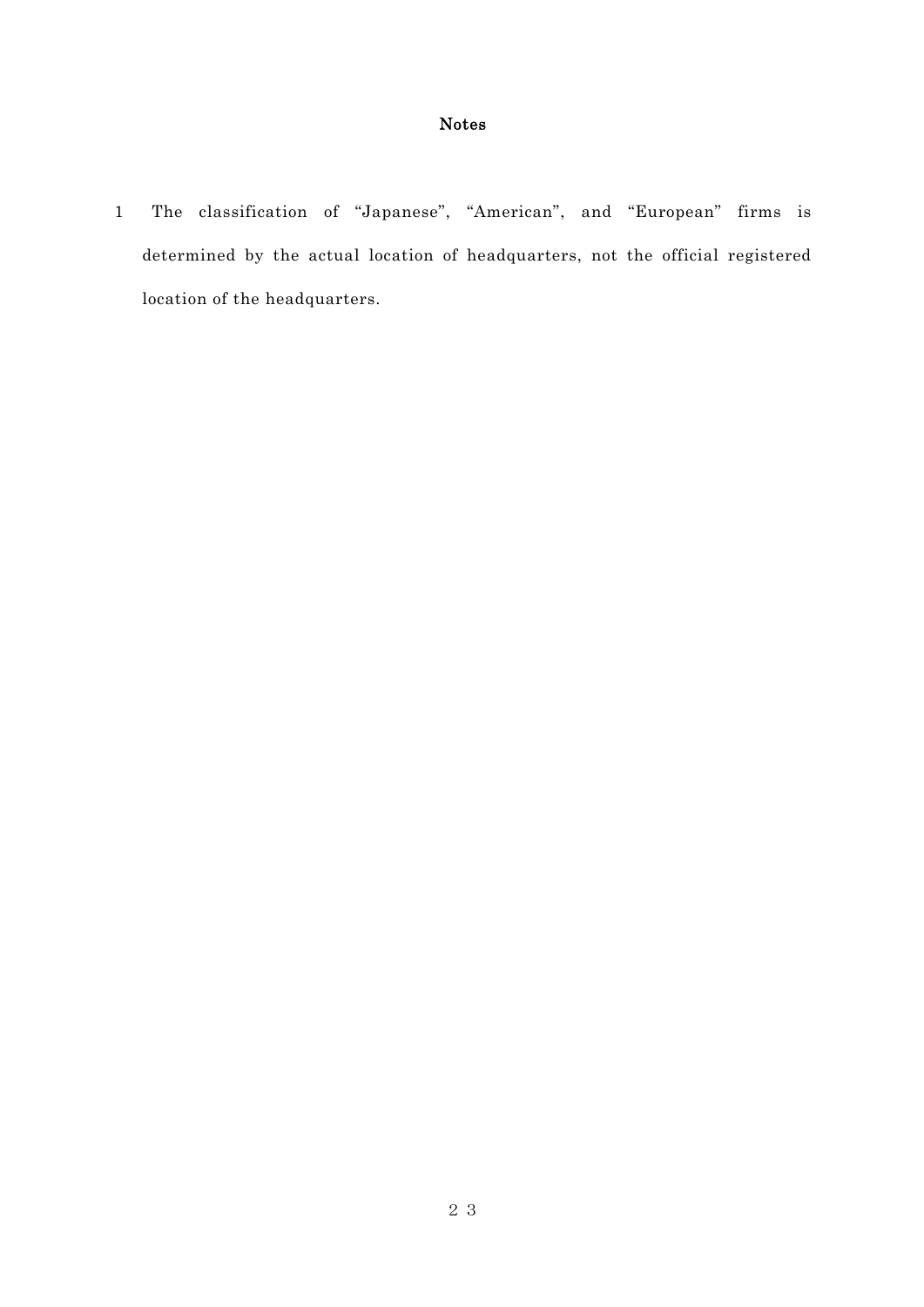#### References

- Abo, T. (ed.) (1994) Hybrid Factories: The Japanese Production System in the United States. New York: Oxford University Press.
- Adler, P.S. (1995) 'Hybridization of HRM: Two Toyota Transplants Compared', Working Paper.
- Adler, P. S., Goldoftas, B. and Levine, D. I. (1998) 'Stability and Change at NUMMI', In Boyer, R. et al. (eds) Between Imitation and Innovation. New York: Oxford University Press.
- Amante, M. S. V. (1995) 'Employment and Wage Practices of Japanese Firms in the Philippines: Convergence with Filipino-Chinese and Western-owned Firms', International Journal of Human Resource Management, 6 (3): 642-655.
- Aoki, M. (1988) Information, Incentives, and Bargaining in the Japanese Economy. Cambridge, UK: Cambridge University Press.
- Bae, J., Chen, S. and Lawler, J. L. (1998) 'Variations in Human Resource Management in Asian Countries: MNC Home-Country and Host-Country Effects', International Journal of Human Resource Management, 9 (4): 653-670.
- Bloom, M. C. and Milkovich, G. T. (1999) A SHRM Perspective on International Compensation and Rewards, Research in Personnel and Human Resource Management, JAI Press.
- Boyer, R. et al. (eds) Between Imitation and Innovation. New York: Oxford University Press.
- Doeringer, P. B., Evans-Klock, C. and Terkla, D. G. (1998) 'Hybrids or Hodgepodges? Workplace Practices of Japanese and Domestic Startups in the United States', Industrial and Labor Relations Review, 51 (2): 171-186.
- Edwards, T. and Kuruvilla, S. (2005) 'International HRM: National Business Systems, Organizational Politics and the International Division of Labour in MNCs', International Journal of Human Resource Management, 16 (1): 1-21.
- Ferner, A. and Quintanilla, J. (2002) 'Between Globalization and Capitalist Variety: Multinationals and the International Diffusion of Employment Relations', European Journal of Industrial Relations, 8 (3): 243-250.
- Hofstede, G. (1980) Culture's Consequences: International Differences in Work-Related Values. Beverly Hills, CA: Sage Publications.

Itagaki, H. (ed.) (1997) Nihon-teki Keiei Seisan Shisutemu to Higashi Ajia